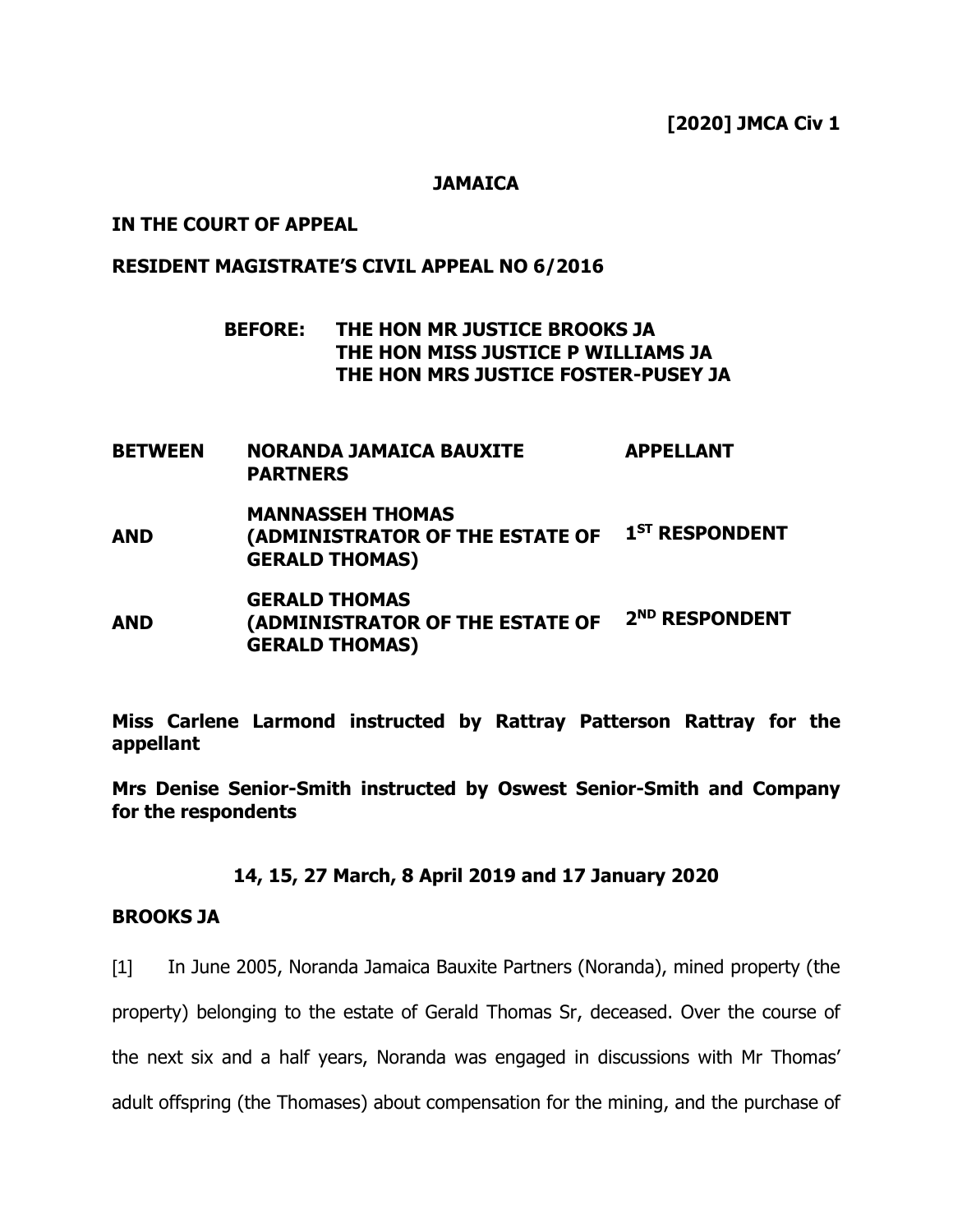the property. In January 2012, they eventually arrived at a meeting of the minds and signed documents in relation to that consensus. Within a short time, Noranda changed its mind, and sought to have the Thomases agree to a different compensation package. The Thomases, however, refused to entertain any further discussions.

[2] One of the Thomases, who was a signatory to the documentation, is Mr Gerald Thomas Jr. His position, in April or May 2012, in response to Noranda's latter proposals, was that he was not interested in re-negotiating with Noranda. He said that, at that time, he told Noranda's representative, "we had come to an agreement and we had been waiting so long and if you giving us more I don't want it and if you [are] giving us less I don't want it".

[3] Thereafter, Noranda wrote indicating that it would not be exercising an option, which it said Mr Gerald Thomas Jr and his brother, Mr Manasseh Thomas (the respondents), had given to it, for the purchase of the property.

[4] Noranda, unable to arrive at a compensation agreement with the Thomases, filed a plaint in the, then, Resident Magistrate's Court for the parish of Saint Ann, for a determination of a fair and reasonable compensation for the disturbance of the surface rights. It filed the claim pursuant to section 12(2) of the Mining Act.

[5] The respondents, thereafter (on 16 May 2012), obtained letters of administration for their father's estate, and defended the claim. They also filed a counter-claim.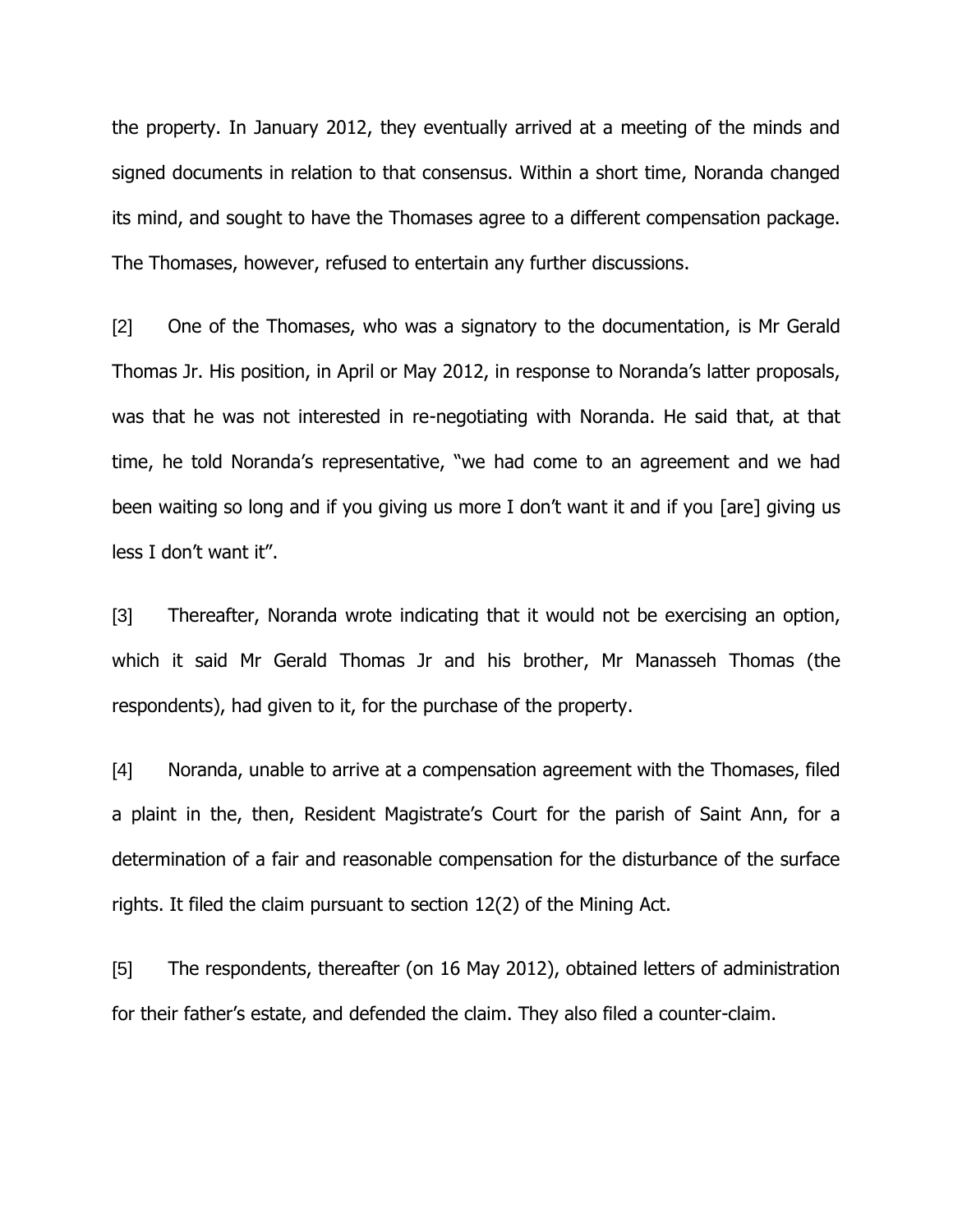[6] The main issue, both in the claim and the counter-claim, is that, while Noranda asserted that all it had was an option to purchase the property, which it had decided not to exercise, the respondents insisted that they and Noranda had a valid signed agreement for the purchase of the property.

[7] The learned Resident Magistrate, who tried the case, found that there was a binding agreement. She handed down her decision on 30 September 2015.

[8] Noranda has appealed from that decision. The critical issues that are raised by the appeal are, firstly, the respondents' capacity to have entered into an agreement to sell the property, when letters of administration had not yet been issued for their father's estate, and secondly, the significance of the option document that the respondents had signed. Other issues, including the limit to the jurisdiction of the Resident Magistrates' Court to try the counter-claim, also arise.

[9] This case was decided before the Resident Magistrates' Courts were renamed "Parish Courts". For this reason, the older nomenclature will be used in this judgment.

### **Factual background**

[10] There are several Thomas siblings. They will hereafter be referred to individually by their respective first names. This is purely for convenience and no disrespect is intended.

[11] Noranda, without prior notice or agreement, entered the property on 13 June 2005 and conducted mining operations on a portion thereof. Noranda readily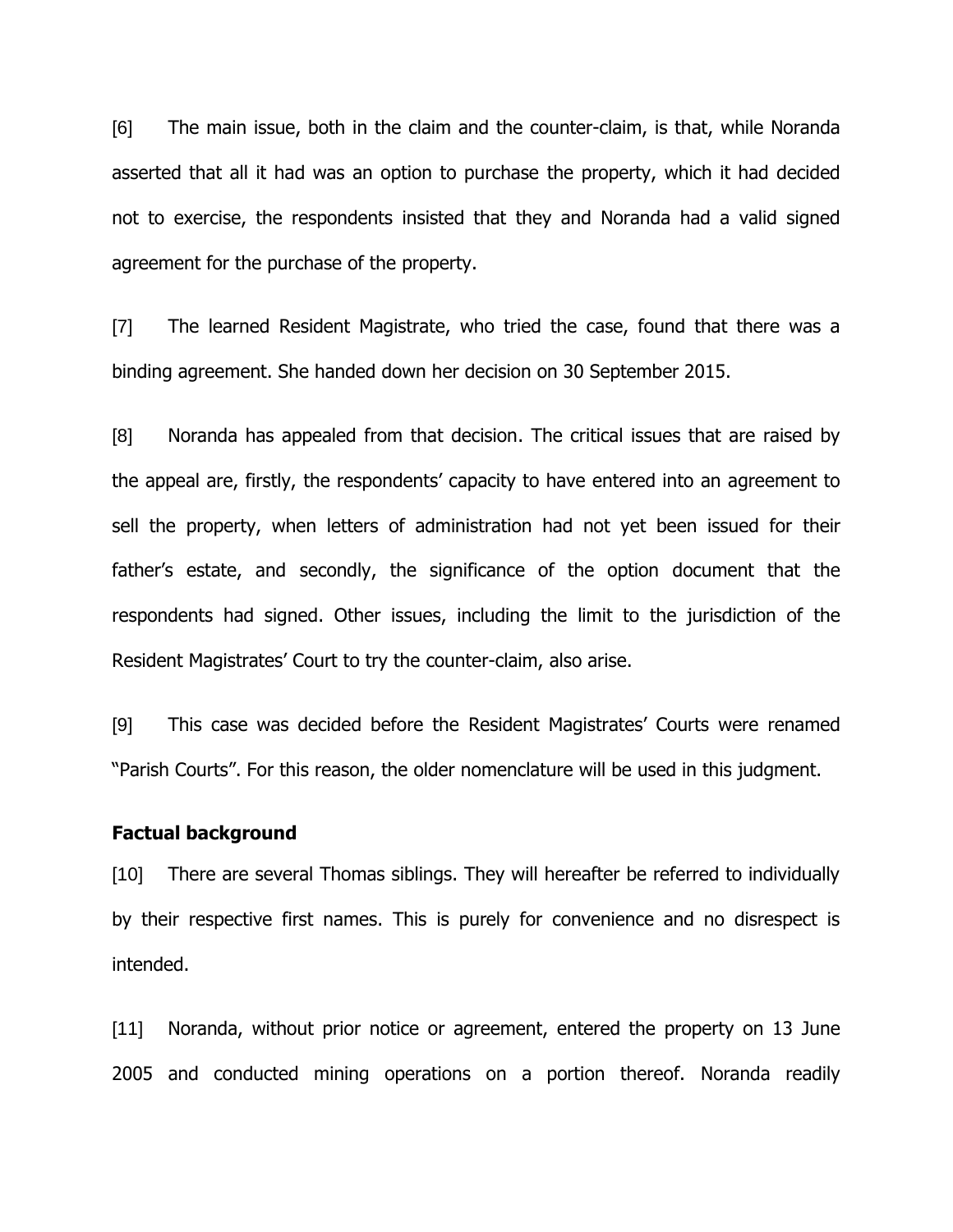acknowledged its trespass, and, on the same day, sought to rectify the entry by entering into an agreement with one of the Thomases, Mr Arthur Thomas, who lived on the property and was engaged in farming a portion of it. Noranda paid Arthur \$40,000.00 for crop damage and for its use of the land. It thereafter engaged the Thomases, first Arthur, and later the respondents, in negotiations to purchase the property.

[12] In the six and a half years that the negotiations dragged on for, Noranda was aware that the property formed part of Gerald Thomas Sr's estate. Noranda's representatives asked that Gerald Jr and Manasseh secure powers of attorney from their siblings. It is not contested that during that time Noranda had informed the Thomases that it intended to purchase the property. The negotiations were in respect of the price, in cash and in kind, that Noranda should pay. At one stage, according to Gerald Jr, Noranda's then legal representative had indicated, in order to save the Thomases costs, that she would take the responsibility of the administration of the property. She however, either in late 2010 or in 2011, said that she could no longer assist in that regard.

[13] On 20 January 2012, the negotiations were finally concluded. An agreement, which was made between Noranda's representatives and the respondents, was reduced to writing and signed. It was actually handwritten by Noranda's representatives and was signed by one of those representatives as well as the respondents. By that document, Noranda was to have acquired the entire property (less two acres housing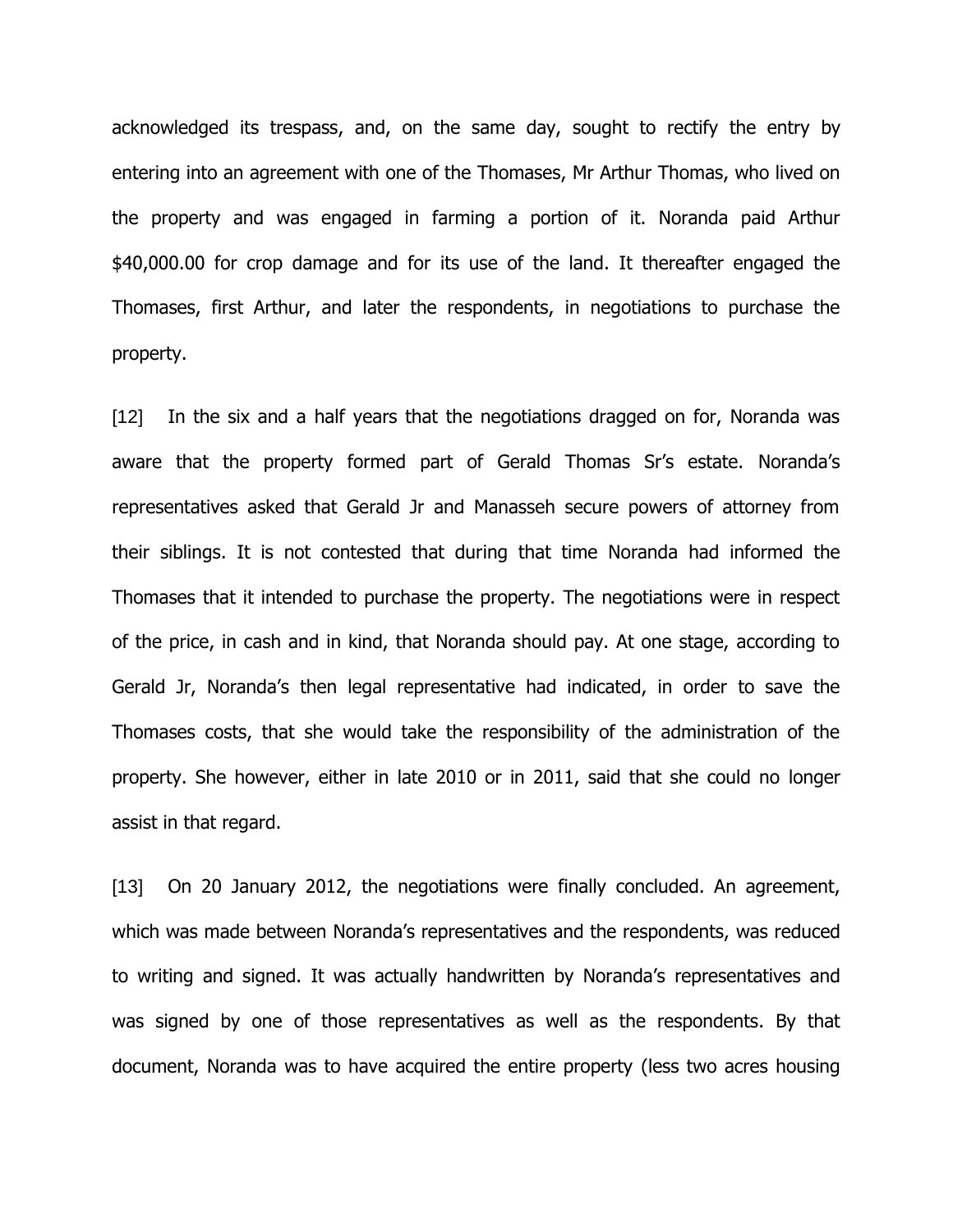the gravesites of Thomas family members). In exchange, it would have provided the Thomases with lands in three separate locations (the resettlement lands), and made a cash payment. The document also provided for a payment for the destruction of some trees. Attached to that document, the respondents said, were the building plans for two houses that Noranda had agreed to build as part of the compensation. One house was to have been built on each of two of the three locations.

[14] At the same time that that handwritten document was inked, Noranda's representatives also had the respondents sign a document that is entitled "Property Option" (the option document). The option document spoke to the respondents giving Noranda an option to purchase their property and stipulated the method by which payment would be made. The payment contemplated the provision of the resettlement lands and the building of the two houses. Noranda paid \$200.00 for the option and was given six months in which to exercise it.

[15] At that time the respondents had not yet received a grant of letters of administration in their deceased father's estate. This fact was known to all parties and it was anticipated that the grant would have been made to them in due course.

[16] By letter dated 5 April 2012, Noranda wrote to the respondents' attorney-at-law, informing her that it would not exercise the option. This meant that there would be no acquisition of the property, no resettlement lands, and no construction of any houses. This was a complete about-turn of its position. Noranda offered a sum of \$1,250,000.00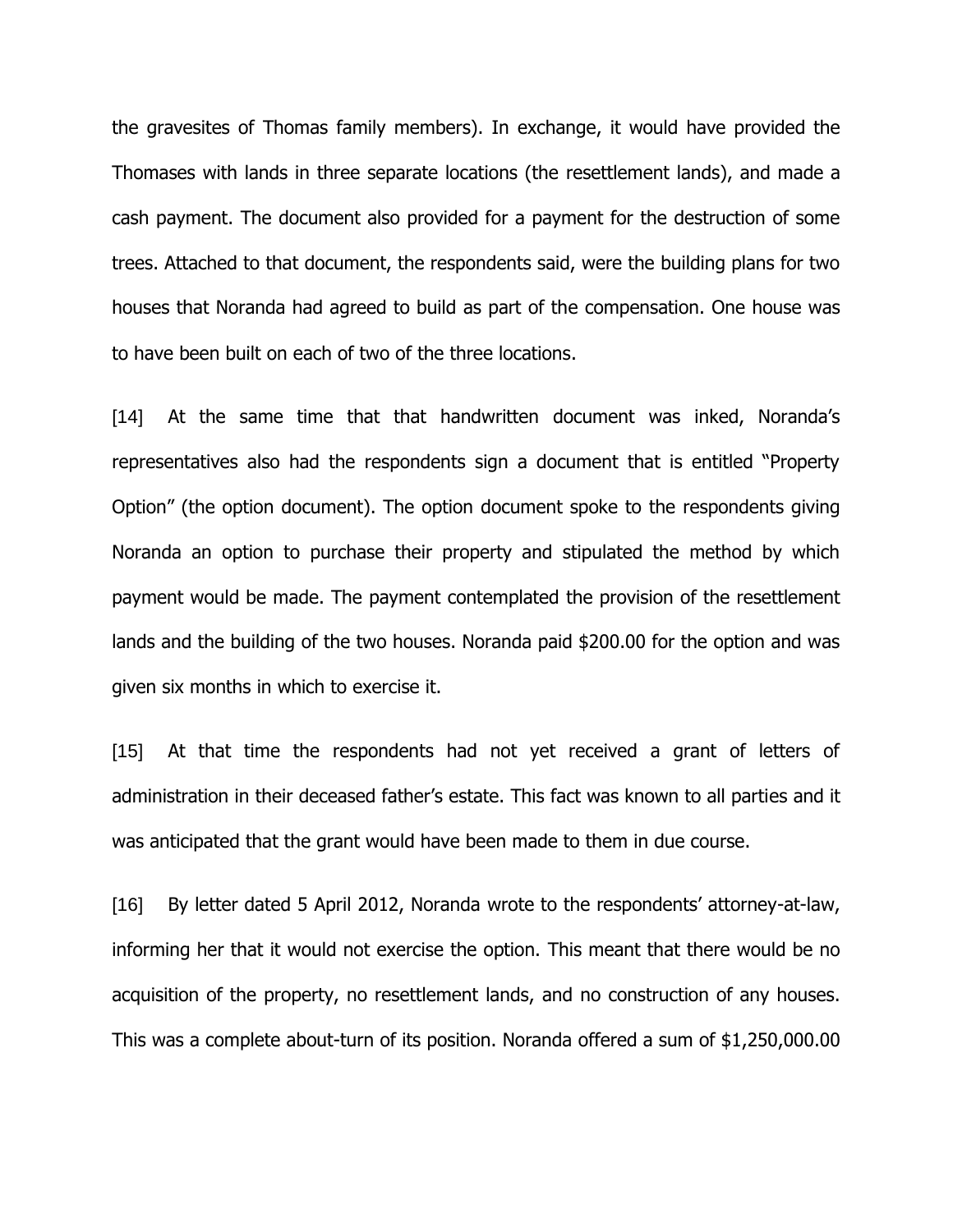as compensation for the disturbance of surface rights in the property. It said that the area that it had disturbed, and that it would pay compensation for, was five acres.

[17] The explanation Noranda gave in the Resident Magistrate's Court for having carried out that about-face, was in part, that, based on the amount of bauxite remaining on the property, there was no sufficient economic justification to continue mining the property (page 32 of the record of proceedings).

[18] The respondents rejected Noranda's offer and the parties were at a stalemate.

### **The claim and counter-claim**

[19] In its claim that it filed herein, Noranda asserted that it was unable to agree with the respondents as to the amount for compensation for damage that it had done to the respondents' surface rights in respect of the property. It contended that the handwritten document was not an agreement to purchase the property, but was only an understanding upon which the option document was based. Noranda wished the Resident Magistrate's Court, pursuant to section 12(2) of the Mining Act, to fix fair and reasonable compensation for the damage to the surface rights in the property.

[20] The respondents, in their counter-claim, asserted that:

- a. the parties had negotiated an agreement;
- b. the respondents, at the time of concluding the agreement, were representing all the other beneficiaries of their father's estate;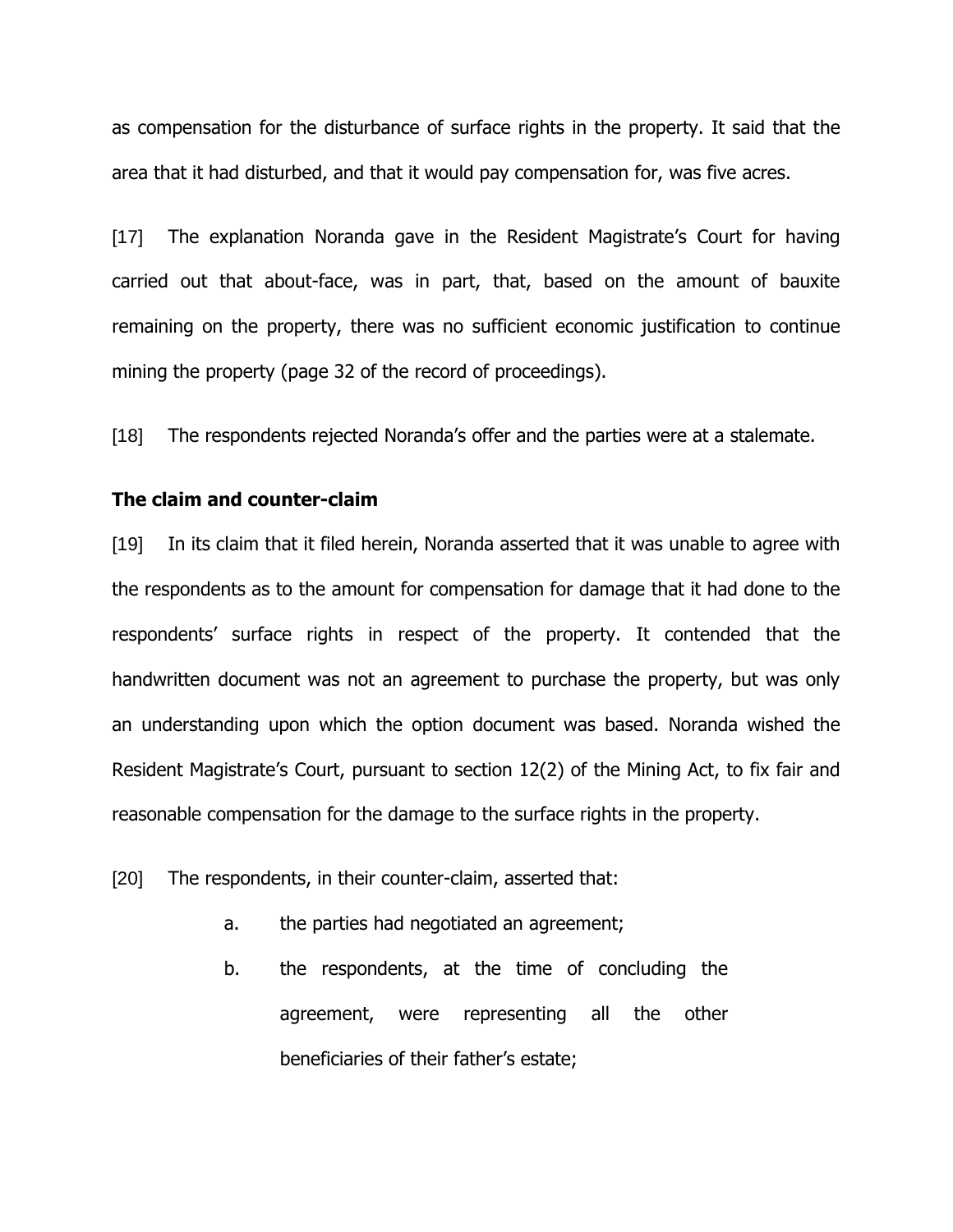- c. the agreement was that as payment for the property, Noranda would transfer lands in three different locations, build two houses and pay some cash;
- d. the agreement was final; and
- e. the option agreement, which all persons from whom Noranda purchases property are to sign, was given to them to sign as merely a formality, on the basis that "that is how [Noranda] does business".

Based on those assertions, the respondents counter-claimed, on behalf of the estate,

- a. specific performance of the agreement for compensation under section 12(2A) of the Mining Act; and/or
- b. damages in lieu of specific performance; and
- c. damages for trespass.

[21] The learned Resident Magistrate gave judgment for the respondents on the counter-claim and made the following award:

- "a) Re-settlement of Lands
	- 1. Orange Valley subdivision [-] 10 acres;
	- 2. Tobolski subdivision [-] 5.55 acres;
	- 3. Hawkhurst subdivision [-] 1.20 acres
- (b) Cash payment for 27.23 acres  $[@]$  \$150,000.00

per acre = \$4,084,500.00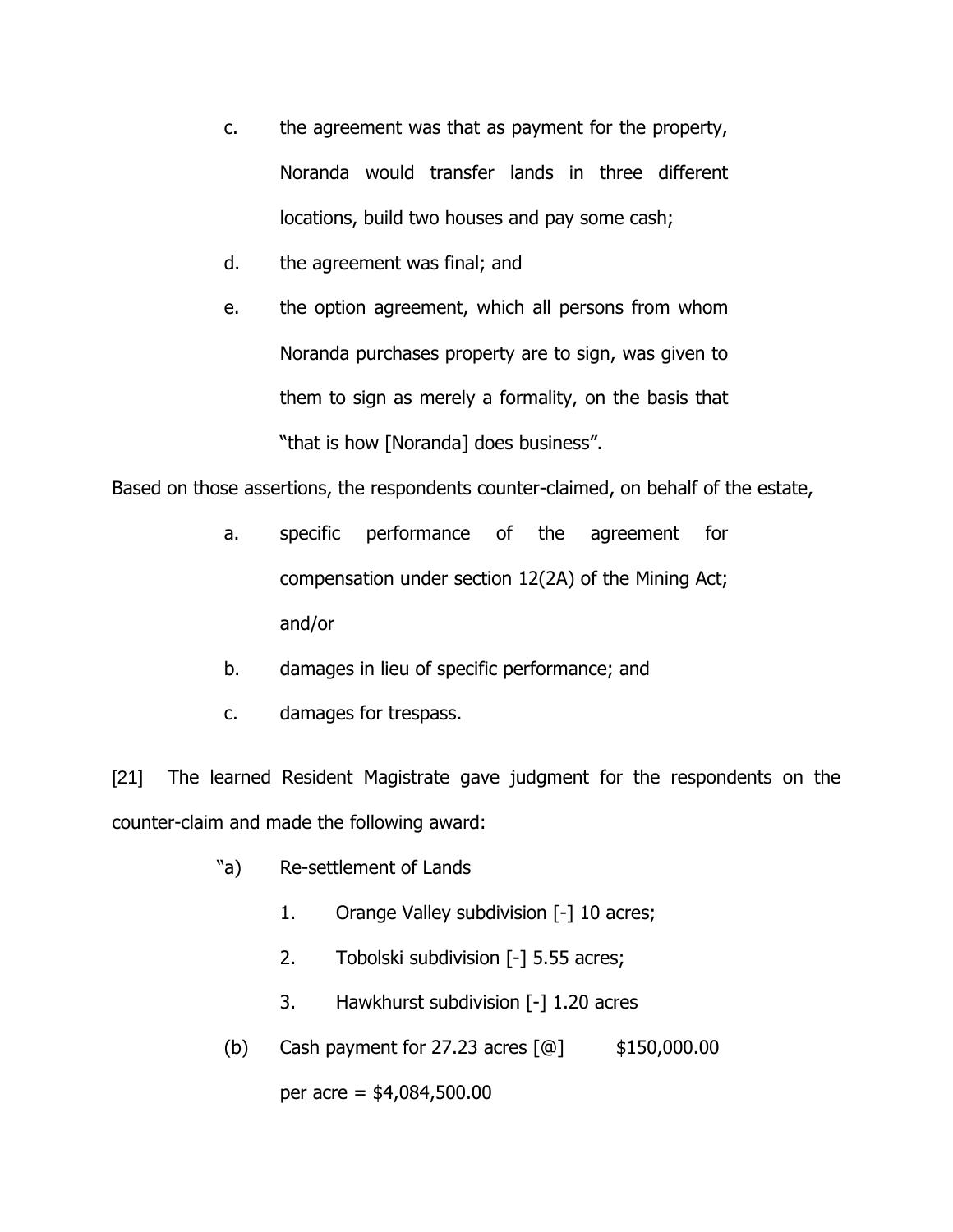- (c) Reservation for family graves two acres
- (d) Construction of two [type-C], two bedroom, houses to replace [the] family home and existing structures on the [property]." (See pages 100-101 of the record of proceedings)

# **The appeal**

[22] Noranda filed several grounds of appeal. The amended grounds of appeal are listed below for completeness. The underlining has been removed for convenience.

- "(a) The Learned Resident Magistrate erred in law when she determined that she had the jurisdiction to adjudicate on the Counterclaim in circumstances where the contract and land in question exceeded the limit set by the Judicature (Resident Magistrate's [sic]) Act and there was no consent of the parties for the Resident Magistrate to try the matter.
	- (b) The learned Resident Magistrate erred when she proceeded to award the sum of \$4,084,500 in respect of 27.23 acres on the counterclaim in circumstances where her jurisdiction under the [(]Judicature Resident Magistrate's [sic]) Act only allows her to award up to \$1,000,000.00 and her jurisdiction to award compensation under the Mining Act was limited to the affected surface rights and damage to the surface of land which was restricted to at most 5 acres of land.
- (c) The learned Resident Magistrate erred when she awarded the resettlement, lands and houses pursuant to a contract in circumstances where she had no such jurisdiction to make an award.
- (d) The learned Resident Magistrate erred when she held that the Appellant was not [sic] was not the holder of any prospecting or mining rights. The learned Resident Magistrate failed to appreciate that the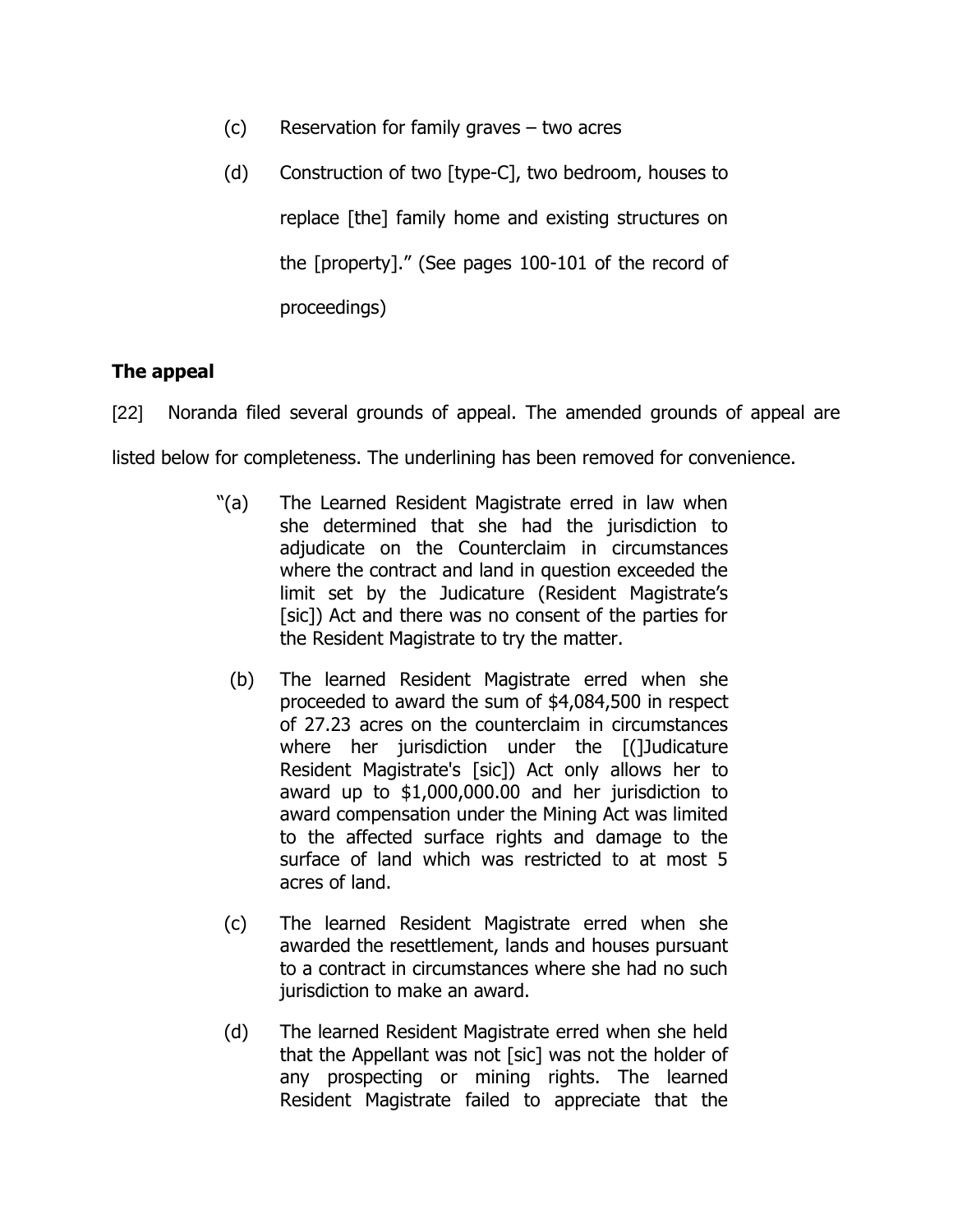Appellant was the holder of Special Mining Lease No. 165 issued on  $1<sup>st</sup>$  October 2004 which granted it rights to prospect and mine the Bluefields area.

- (e) The learned Resident Magistrate erred in holding that it was the lack of a mining lease which gave rise to the trespass and not the lack of a title to the said lands.
- (f) The learned Resident Magistrate erred in finding that at all times negotiations took place between Mannaseh and Gerald Thomas in circumstances where it is admitted that Arthur Thomas held himself out as the representative of the estate in 2005 and the permission to mine letter dated  $13<sup>th</sup>$  June 2005 was signed by Mr. Arthur Thomas.
- (g) The learned Resident Magistrate erred in finding that from as far back as 2008 the Appellant was aware that Mannaseh Thomas was the representative of the estate. In fact, the Defence filed on 5 November 2012 states that it was not until 2011 that the Appellant was advised by the Attorneys-at-Law acting on behalf of the estate that an application had been made for the Respondents to obtain Letters of Administration.
- (h) The learned Resident Magistrate erred in fact when she found that at all times the Appellant stated it would purchase the 45.98 acres of land from the Thomas' [sic]. The permission to mine document stated solely that negotiations to purchase would continue. The learned Resident Magistrate failed to consider that as there was an error in respect of the ownership of the land, there may also be an error in respect of the bauxite reserves present on the land. In fact, the learned Resident Magistrate failed to pay any or any due regard to the letter from the Ministry of Energy and Mining dated 19 May 2011 which stated that the bauxite portion on the land was less than 20% of the entire property.
- (i) The learned Resident Magistrate erred in law and in fact when she determined that the handwritten note dated 20<sup>th</sup> January 2012 was the contract between the parties and that the option was a mere formality.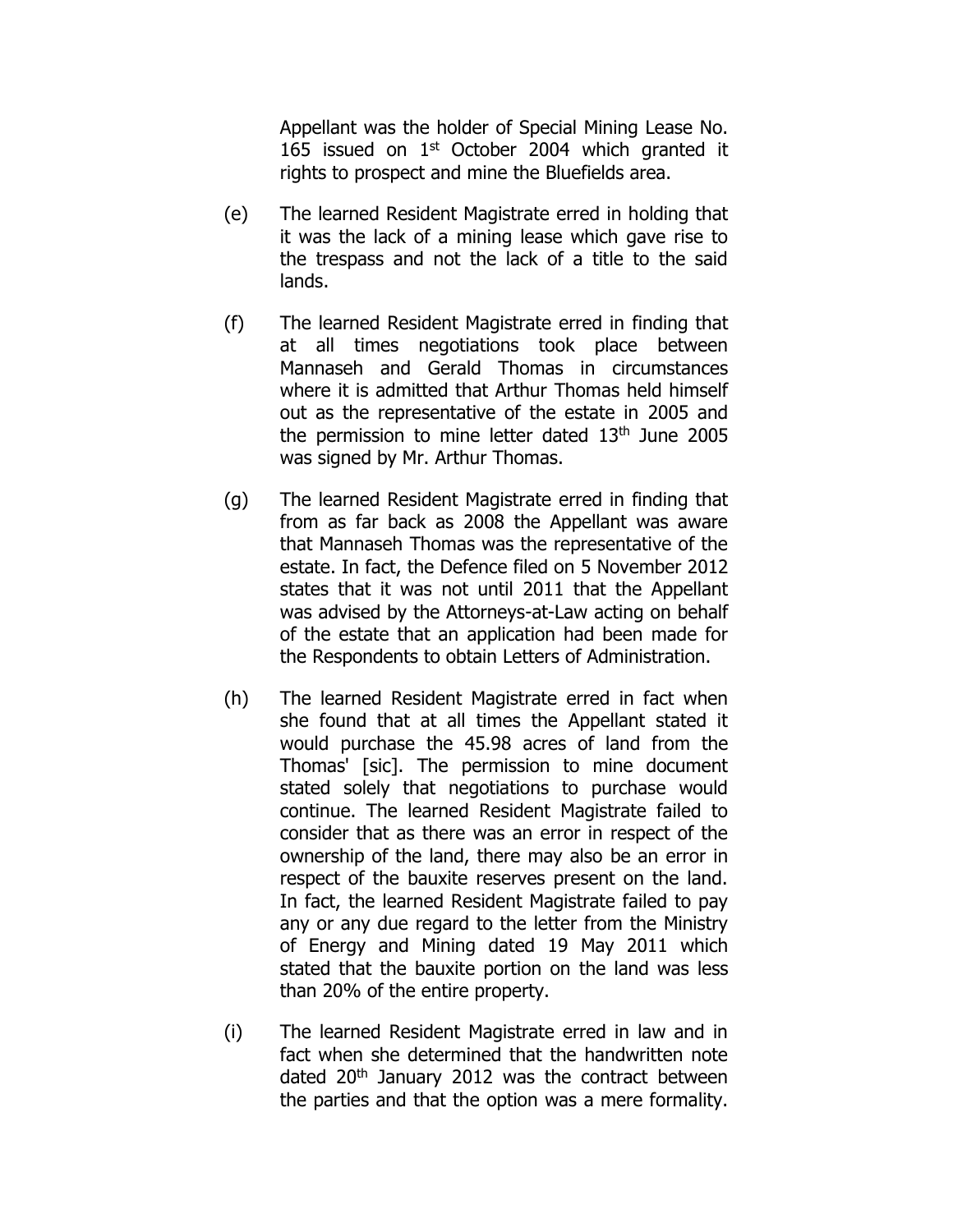The learned Resident Magistrate elevated the handwritten note which at its best could be no more than a memorandum of understanding and failed to appreciate or failed to adequately appreciate that the agreement reached between the parties was in fact contained in the Option Agreement dated 20th January 2012 signed by Gerald Anderson Thomas

- (j) Further the learned Resident Magistrate failed to have any or any due regard to the terms of the property option and its effect on any other previous agreement entered into between the parties. Further the learned Resident Magistrate failed to have due regard to the letter dated  $5<sup>th</sup>$  April 2012 in which the Appellant communicated that it would not be exercising the option to purchase.
- (k) The learned Resident Magistrate erred in law when she failed to consider that the term occupier referred to in section 12 of the Mining Act was qualified by the definition of occupier in the Interpretation Act and the provisions of the Intestates' Estates and Property Charges Act.
- (l) The learned Resident Magistrate erred in law when she failed to consider that there was no grant of Administration in the estate of Gerald Thomas Snr., and therefore there was no person with the legal authority to bind the estate, which said estate was yet to be ascertained.
- (m) The learned Resident Magistrate erred when she determined that by using an approximation of the area affected by mining that the Appellant was not aware of the area mined. The Appellant had Commissioned Survey to be conducted on ... [sic] and 18 October 2013. In the interim and, for the purposes of negotiation an approximation favourable to the Defendant was utilized.
- (n) The learned Resident Magistrate failed to appreciate the fact that Mr. Arthur Rodgers did have regard to the fact that the access (i.e. the roads) to the affected area of land was very poor."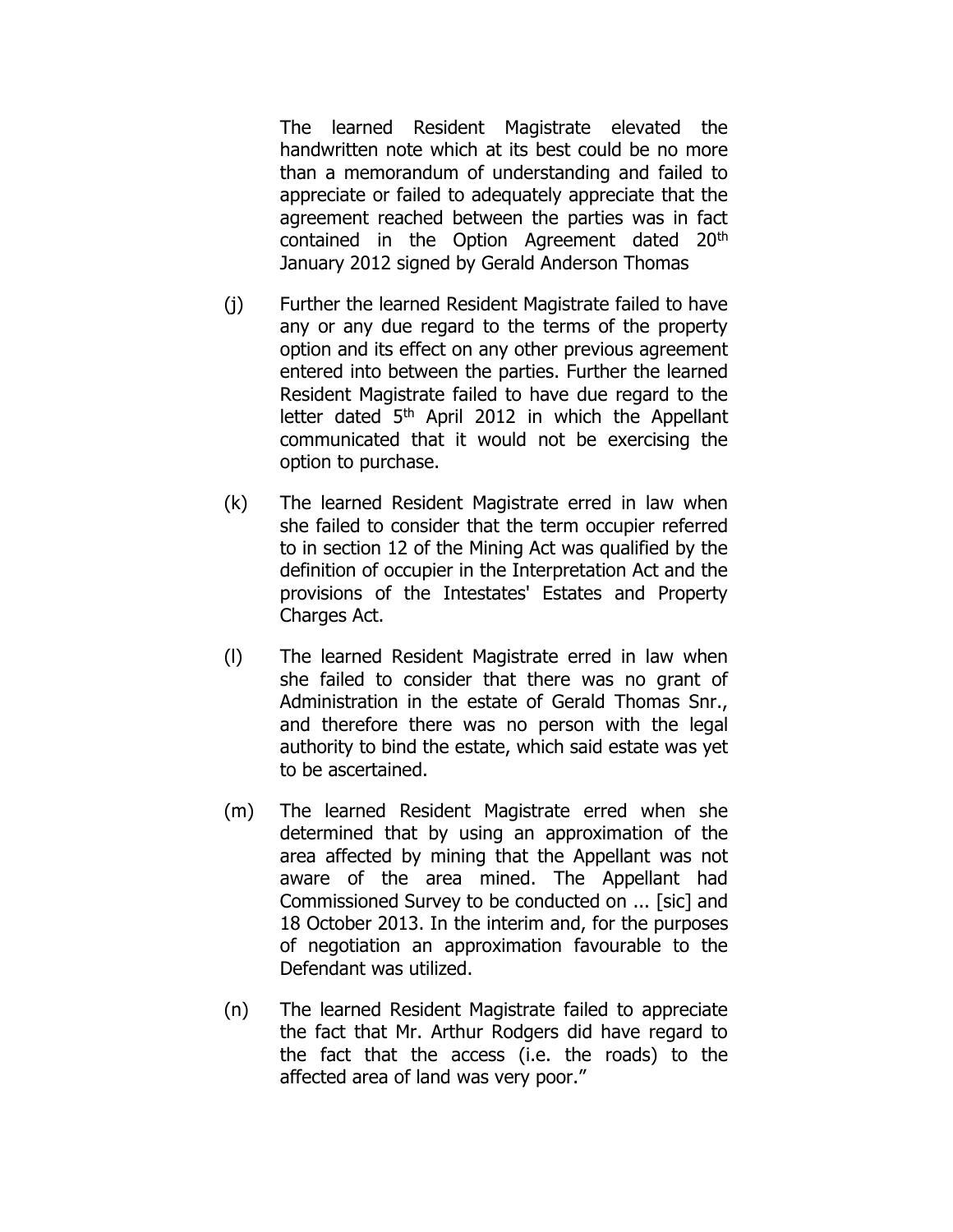The grounds will not be assessed individually but will be grouped according to the issues raised. The grouping used by learned counsel for Noranda, Miss Larmond, is convenient for this purpose. She set them out as follows:

- "i. Lack of Jurisdiction (Grounds A, B and C)
- ii. Consideration of irrelevant material, in particular, the basis for [Noranda's] entry on the land (Grounds D and E)
- iii. Failure to consider or sufficiently to consider lack of capacity of [the] Respondents to bind the estate (Grounds F, G, K and L)
- iv. Finding as to the existence of an agreement as alleged by the Respondents and in any event misconstruing the terms and effect of the Option Agreement (Grounds H, I and J)
- v. Failure to consider or sufficiently consider the terms and effect of the Commissioned Survey conducted in 2013 as to the area of land mined; and the Valuation Report of Mr. Arthur Rogers [Grounds M and N]."

[23] After consideration of the various submissions and the evidence that was available to the learned Resident Magistrate, issue iii, as identified by Miss Larmond, will be dealt with first.

## **iii. Failure to consider or sufficiently to consider lack of capacity of [the] Respondents to bind the estate (Grounds F, G, K and L)**

[24] The learned Resident Magistrate, in dealing with the issue of the capacity to enter into an agreement, held that Arthur and the respondents were entitled to do so. She said in her reasons for judgment, as recorded at page 97 of the record of proceedings: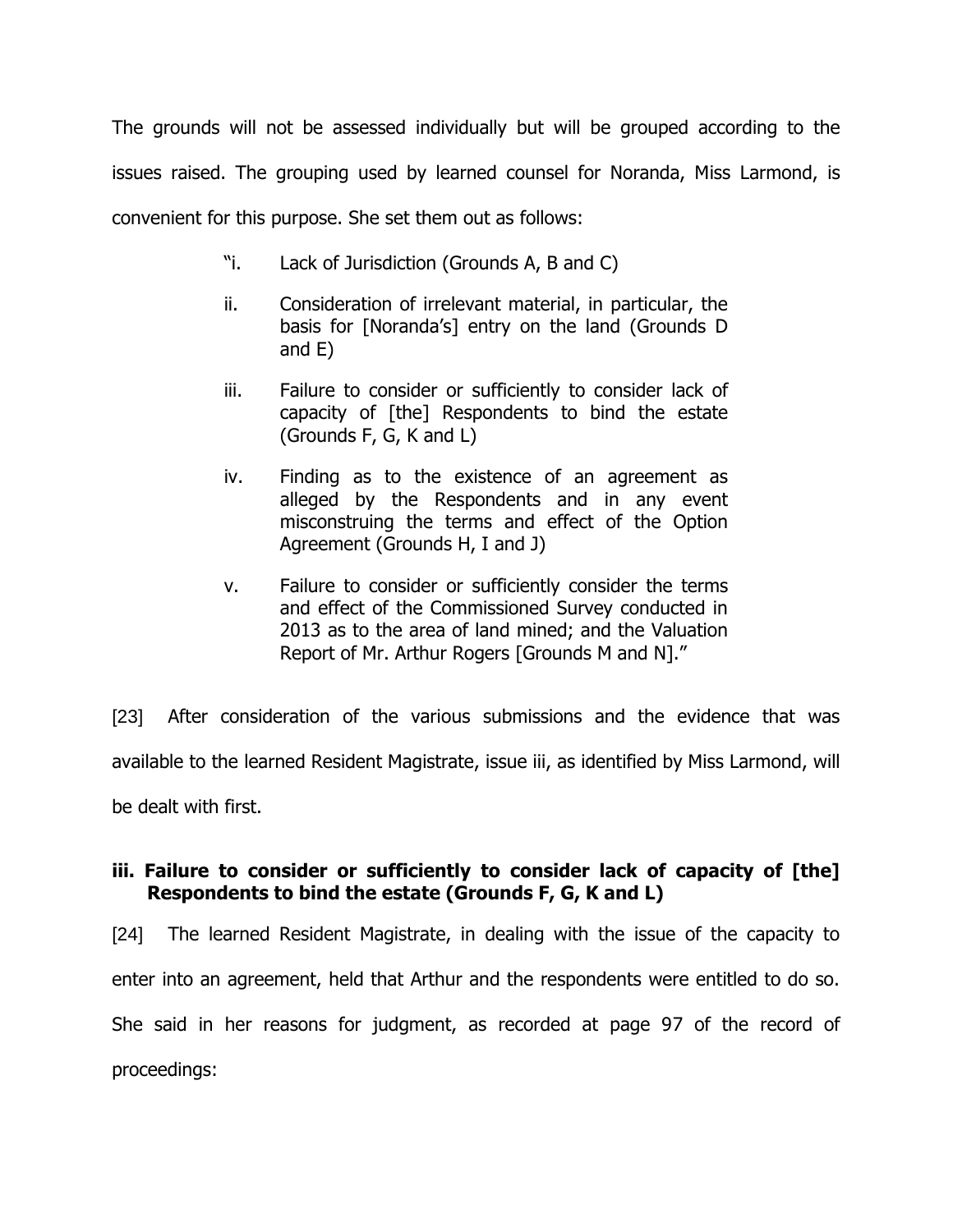"The Court is of the view that the very provisions of Section 12 of the Mining Act which enables the occupier or owner to demand and be paid compensation has given the [respondents] the legal capacity vis a vis (a) the authorization given by Arthur Thomas in his position as occupier of the property and (b) the [respondents'] status as beneficial equitable owners."

[25] The representation of the estate of Gerald Thomas Sr, deceased, only officially commenced on 16 May 2012, when letters of administration were granted to the respondents. Prior to that date, including the date on which the respondents signed the handwritten agreement and the option, they purported to act as representatives of the beneficiaries of the estate of their deceased father. They, however, had no authority to represent the estate and they and their siblings had no legal interest in that estate, for which the respondents could have properly acted as "representatives".

[26] It is undisputed that no person can represent the estate of a person who dies intestate, until letters of administration have been granted in respect of that estate (see **Chetty v Chetty** [1916] 1 AC 603, at page 609, which was cited in **Delroy Officer v Corbeck White** [2016] JMCA Civ 45). It is also well established that the persons who may anticipate benefitting from the estate of a person, who dies intestate, have no legal or equitable interest in such an estate. Their interest is only to have the estate properly administered (see **Commissioner of Stamp Duties v Livingston** [1965] AC 694; [1964] 3 All ER 692).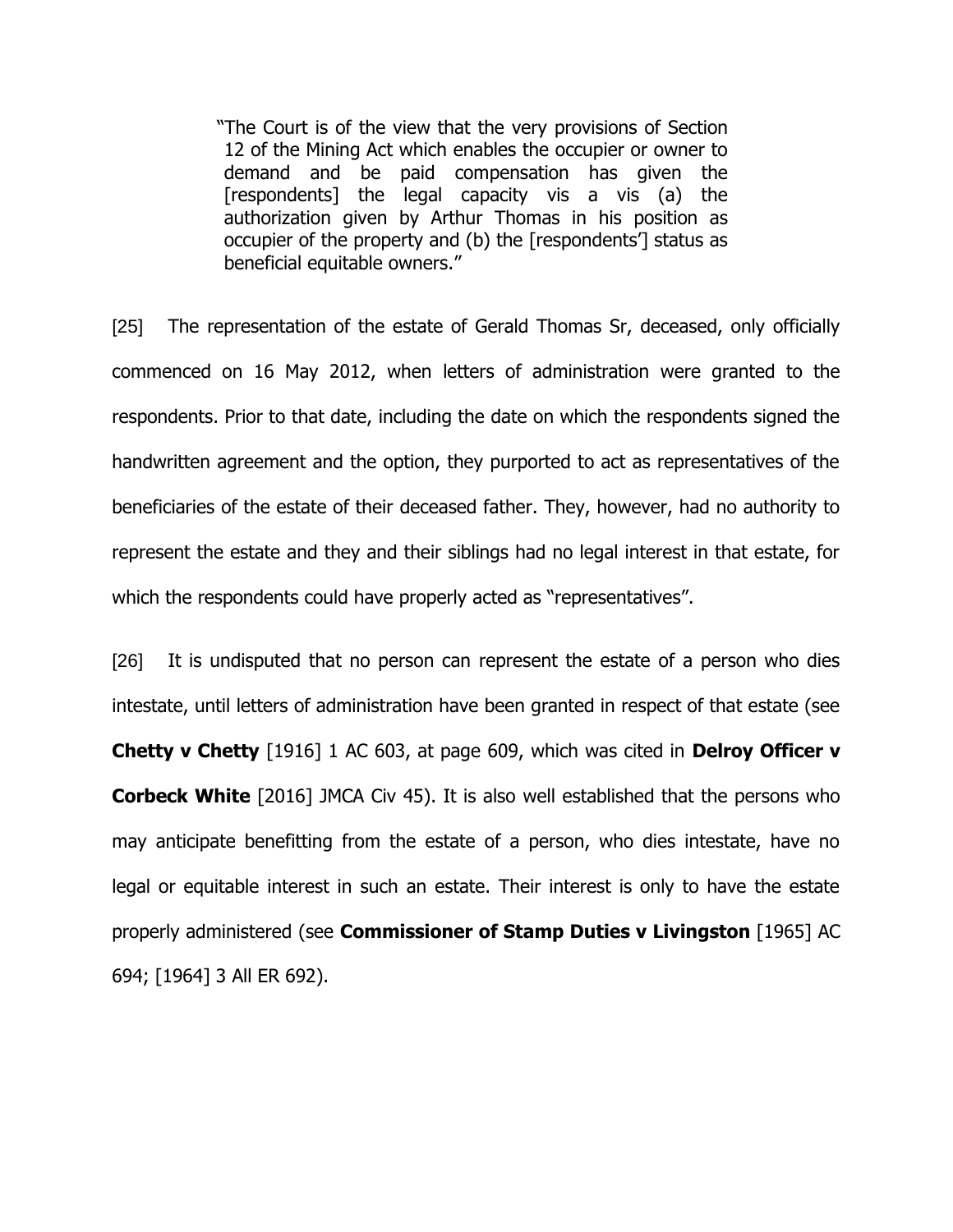# [27] In **Commissioner of Stamp Duties v Livingston**, Viscount Radcliffe explained

that the interests in estate property lay in the personal representatives and not in the

potential beneficiaries. He said, in part, at page 696 of the latter report:

"**What equity did not do was to recognise or create for residuary legatees a beneficial interest in the assets in the executor's hands during the course of administration.** Conceivably, this could have been done, in the sense that the assets, whatever they might be from time to time, could have been treated as a present, though fluctuating, trust fund held for the benefit of all those interested in the estate according to the measure of their respective interests; but it never was done. It would have been a clumsy and unsatisfactory device, from a practical point of view; and, indeed, it would have been in plain conflict with the basic conception of equity that to impose the fetters of a trust on property, with the resulting creation of equitable interests in that property, there had to be specific subjects identifiable as the trust fund. An unadministered estate was incapable of satisfying this requirement. **The assets as a whole were in the hands of the executor, his property; and, until administration was complete, no one was in a position to say what items of property would need to be realised for the purposes of that administration or of what the residue, when ascertained, would consist or what its value would be**." (Emphasis supplied)

Although Viscount Radcliffe spoke to the position of a residuary legatee, a person

expecting to benefit from an intestate's estate would be in the identical position of

having no beneficial interest in any of the property forming part of the estate. At pages

699-700 of the latter report, he said, in part:

"There is the remark of Jordan CJ in McCaughey v Comr of Stamp Duties ((1945), 46 NSWR at p 204):

> 'The idea that beneficiaries in an unadministered or partially administered estate have no beneficial interest in the items which go to make up the estate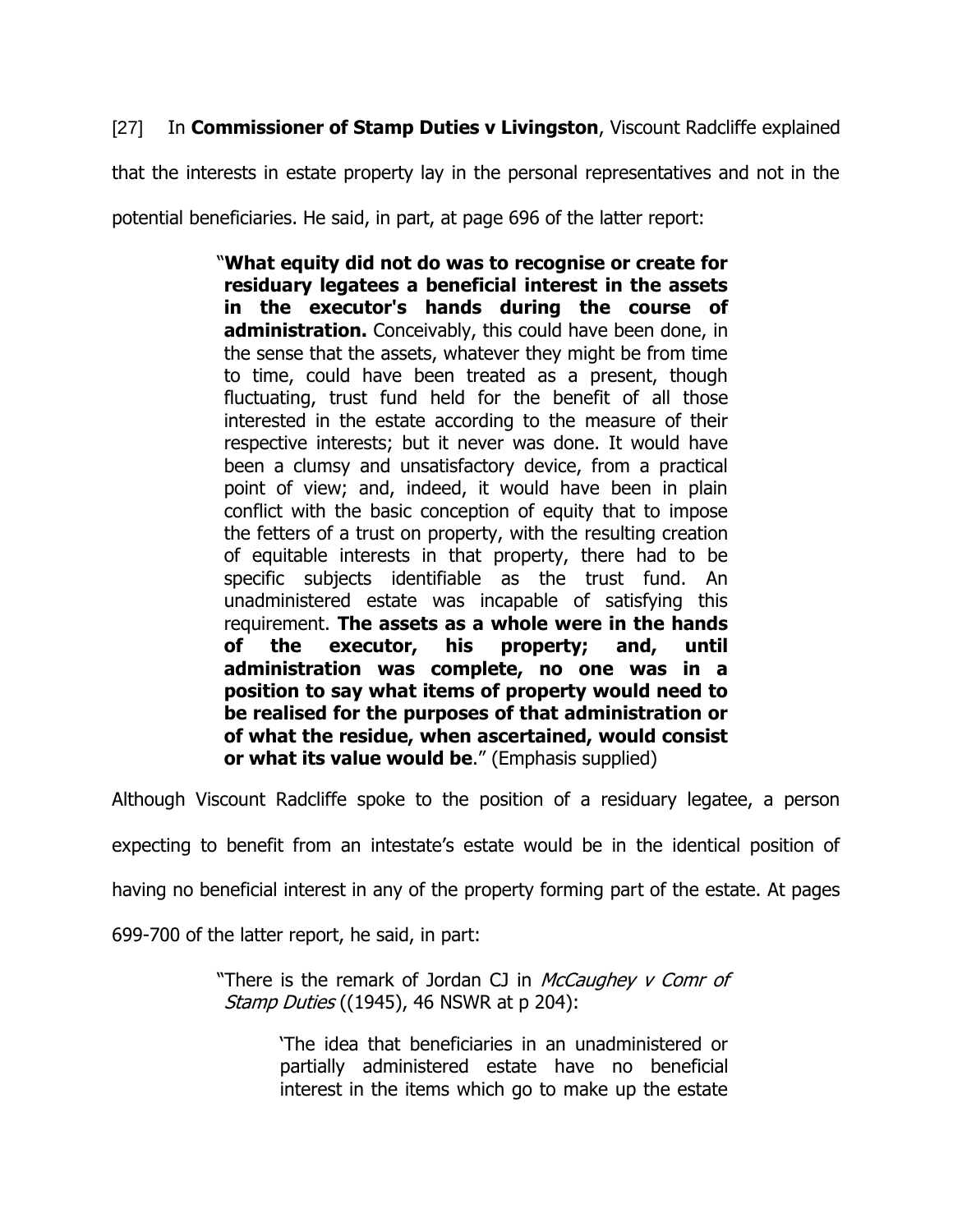is repugnant to elementary and fundamental principles in equity.'

**If by 'beneficial interest in the items' it is intended to suggest that such beneficiaries have any property right at all in any of those items, the proposition cannot be accepted as either elementary or fundamental**. It is, as has been shown, contrary to the principles of equity. **On the other hand, however, if the meaning is only that such beneficiaries are not without legal remedy during the course of administration to secure that the assets are properly dealt with and the rights that they hope will accrue to them in the future are safeguarded, the proposition is no doubt correct**. They can be said, therefore, to have an interest in respect of the assets, or even a beneficial interest in the assets, so long as it is understood in what sense the word 'interest' is used in such a context." (Emphasis supplied)

[28] Based on those principles also, Mrs Senior-Smith's submissions, that Noranda is estopped from denying that the respondents were acting on behalf of the estate, or of the beneficiaries, are without merit. Noranda's actions cannot create a right in the respondents that they cannot otherwise possess.

[29] The learned Resident Magistrate was therefore in error in finding that the respondents were properly able to enter into an agreement, "as beneficial equitable owners" of the estate, with Noranda. The fact that Noranda negotiated with the respondents, despite knowing that letters of administration had not yet been issued, does not enhance the respondents' position in any way.

[30] Mrs Senior-Smith supported the learned Resident Magistrate's finding that Arthur, as occupier of the land, was entitled to benefit from the operation of section 12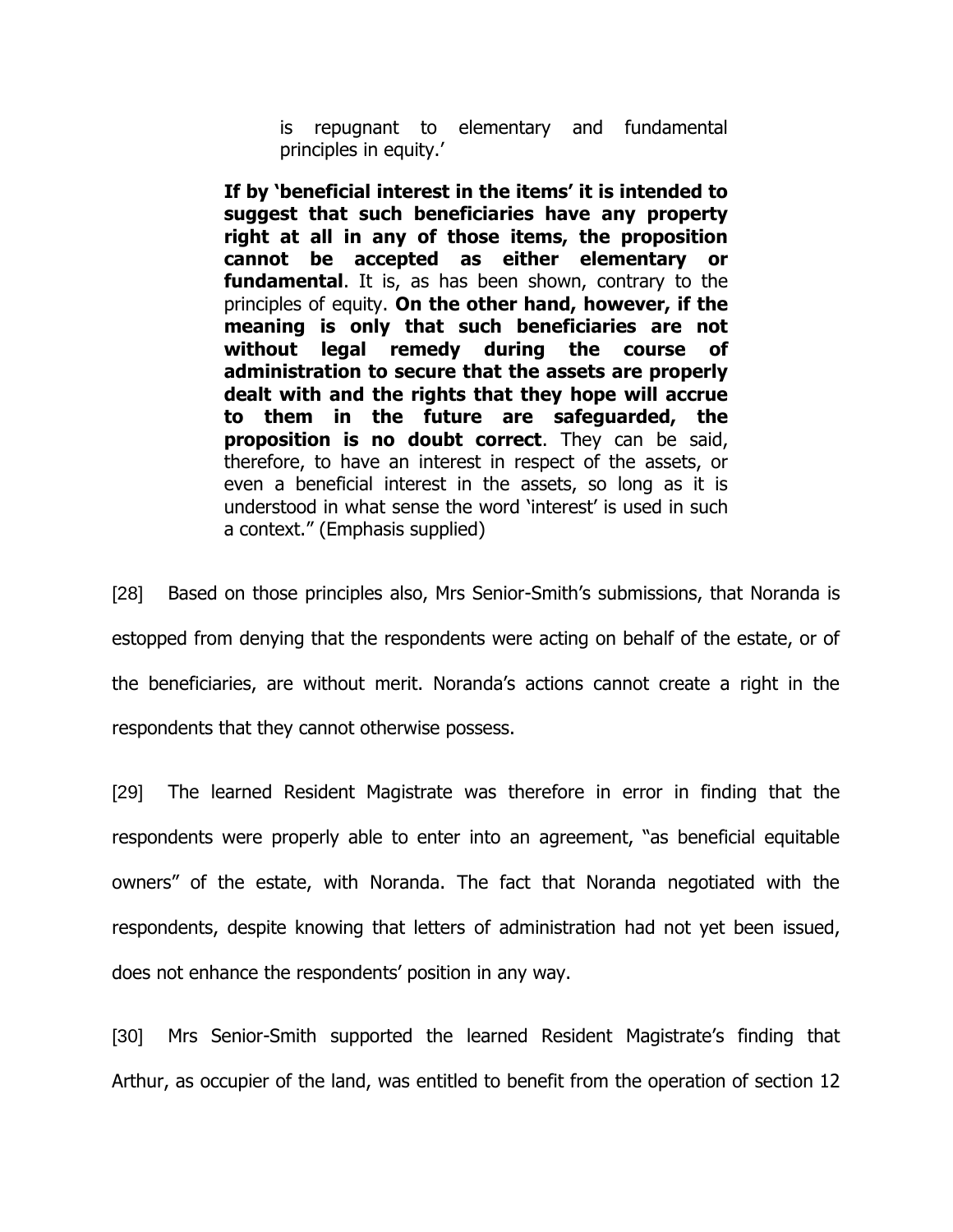of the Mining Act. Learned counsel submitted that, even if the respondents could not have properly represented the estate, Arthur could be considered the occupier of the land for the purposes of section 12 of the Mining Act.

[31] The relevant part of section 12 of the Mining Act states:

"(1) The holder of prospecting or mining rights shall, on demand being made by the owner or occupier of the land upon or under which prospecting or mining operations are being or have been carried on by him, pay such owner or occupier fair and reasonable compensation for any disturbance of his surface rights and for any damage done to the surface of the land or to any live or dead stock, crops, trees, buildings or works, as a result of such operations.

(2) The amount of compensation payable under subsection (1) shall be determined by agreement between the parties or, if the parties are unable to reach agreement, any of them may take proceedings in the Resident Magistrate's Court without limit of amount.

(2A) If the compensation determined by agreement in accordance with subsection (2) is not paid, the owner or occupier may take proceedings in the Resident Magistrate's Court for an order for payment without limit of amount."

[32] The difficulty with Mrs Senior-Smith's submission is that the negotiations were

neither conducted nor concluded on the basis of Arthur being the party involved.

[33] Arthur, like the other siblings, authorised the respondents to represent him in the context of the property belonging to the estate of Gerald Thomas Sr. It is true that in that document he also asserts, as does each of the other siblings, that "I am the owner". It cannot be properly said, however, that any of these negotiations was done for Arthur's benefit, as occupier of the property.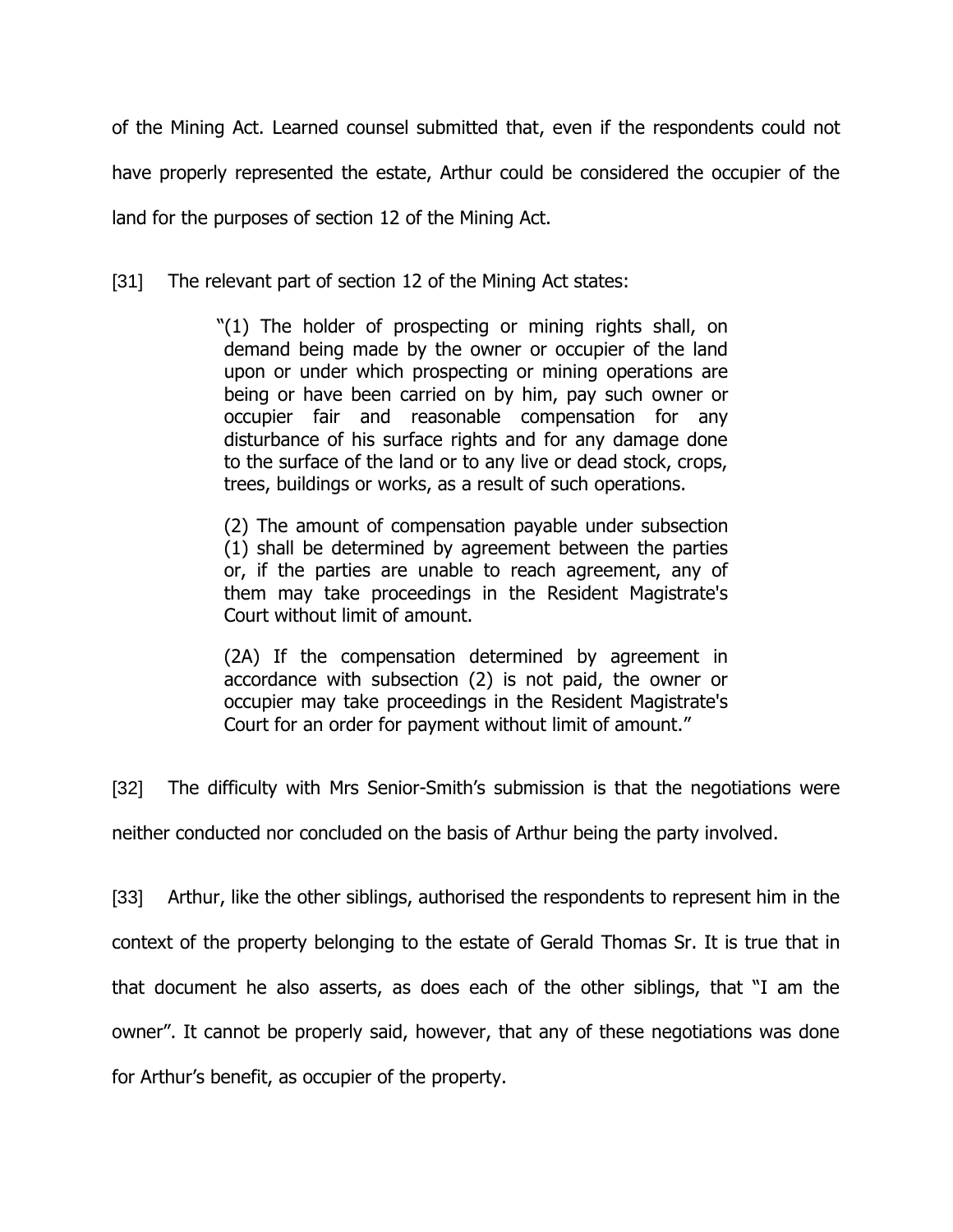[34] The documentation also shows that the respondents were purporting to act either as representatives for the estate, or as beneficiaries of the estate. The handwritten agreement with Noranda recognised the property as belonging to the estate of Gerald Thomas Sr. It recognised the respondents as "sons of the deceased".

[35] It is true that the option was given by the respondents, without any mention of the estate. The respondents, however, gain nothing from relying on the option. The option is Noranda's trump-card. It does not assist the respondents' cause.

[36] Finally, the learned Resident Magistrate was also in error in giving a judgment to the respondents on the basis that Arthur was an occupier and entitled to compensation under section 12(2A) of the Act. The litigation was not conducted on that basis. Noranda sued the estate of Gerald Thomas Sr, deceased. The respondents were subsequently substituted as the defendants to the claim, as the personal representatives of the estate of Gerald Thomas, deceased. Nowhere was Arthur recognised as a party to the litigation.

[37] Based on the above reasoning and conclusion, that the respondents had no capacity to enter into a binding agreement with Noranda, or indeed to give it an option to purchase the property, it follows that section 12(2A) of the Mining Act could not be invoked in this case. Noranda, therefore, must succeed in its appeal, and the award that the learned Resident Magistrate made, must therefore, be set aside.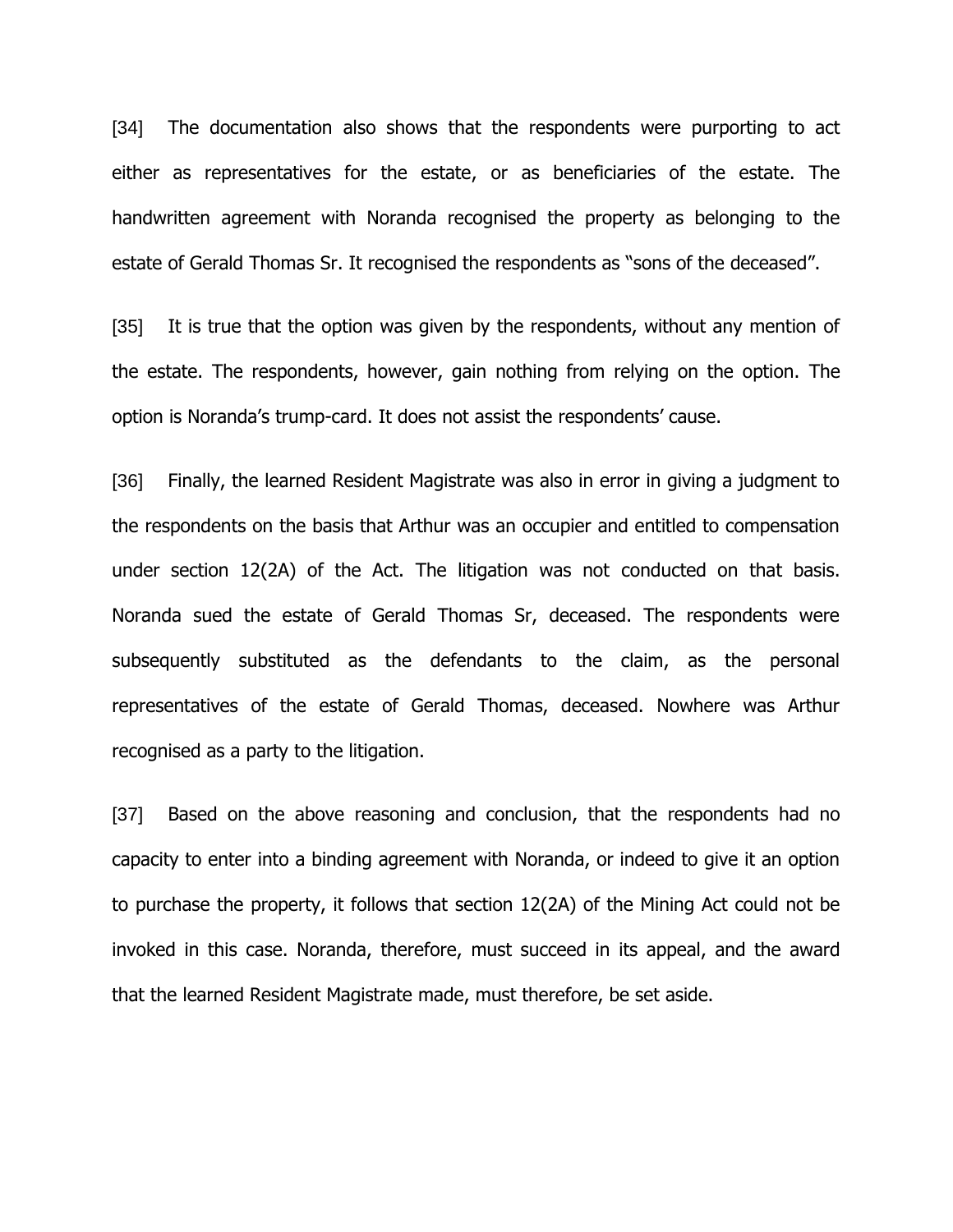#### **i. The issue of jurisdiction (grounds A, B and C)**

[38] In the three grounds covered by this issue, Noranda contends, in essence, that the counter-claim filed by the respondents invoked the jurisdiction of the learned Resident Magistrate provided by the Judicature (Resident Magistrates) Act (the JRMA). That jurisdiction, Noranda asserts, is limited to awards of \$1,000,000.00 and therefore, the learned Resident Magistrate, in making the award that she did, exceeded her jurisdiction.

[39] In addition, Noranda contends that section 12 of the Mining Act is inapplicable to the relief sought by the counter-claim. Firstly, it contends that section 12(2A) does not contemplate an inquiry by the court as to whether the parties had arrived at an agreement. Secondly, it asserts that section 12 only contemplates the payment of a sum of money as compensation. The section does not allow, Noranda asserts, for an order for a delivery up of resettlement land and the building of houses as methods of compensation. Noranda contends that the learned Resident Magistrate, therefore, had no jurisdiction under the Mining Act, to make the order under appeal.

[40] On the other hand, the respondents assert that it is the Mining Act, and not the JRMA, that is the relevant legislation in this case. They contend the Mining Act allows the learned Resident Magistrate to make her order. Section 12(2A) of the Mining Act, they assert, allows a Resident Magistrate to enforce the payment of compensation, which parties have agreed. The term "compensation", as used in section 12, the respondents contend, is wide enough to include the agreement that the parties made.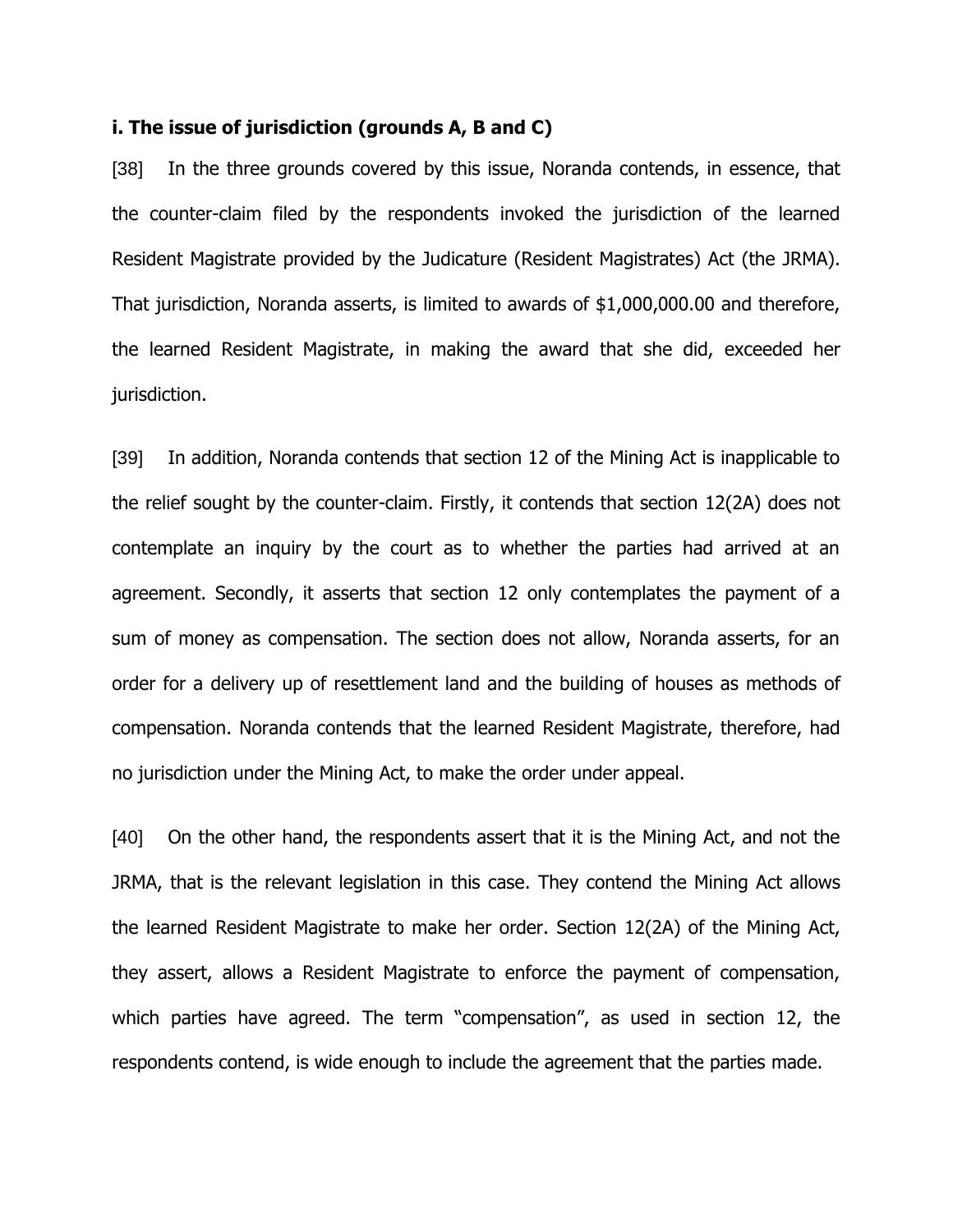[41] In assessing these contending submissions, it is first necessary to identify the relevant provisions of the legislation. The JRMA is the older Act of the two. Section 71 of the JRMA states the upper limit of awards within the jurisdiction of the Resident Magistrates' Courts in matters of contract and tort:

> "71. Each Court shall, within the parish for which the Court is appointed, have jurisdiction in all actions at law, whether such actions arise from tort or from contract, or from both, if–

- (a) the amount claimed does not exceed one million dollars, whether on balance of account or otherwise; and
- (b) either–
	- (i) the cause of action arose wholly or in part within the local jurisdiction of the Court; or
	- (ii) the defendant or one of the defendants, lives or carries on business, or, at some time within six calendar months next before the date on which the action is brought, lived or carried on business, within that jurisdiction."

[42] Section 72 allows for the parties, by agreement in writing, to avoid the statutory

limit. It states:

72.- (1) All common law actions, whatever be the amount of debt or damage claimed, wherein both parties shall agree by memorandum, signed by them, or their respective solicitors, that any Court named in such memorandum shall have power to try the action, may be heard and determined in like manner by the Court so named.

(2) A judgment delivered pursuant to such hearing shall have the same effect and be enforceable in all respects as a judgment for an amount within the jurisdiction as to amount or coming within the local jurisdiction of the Court before which the same was so tried."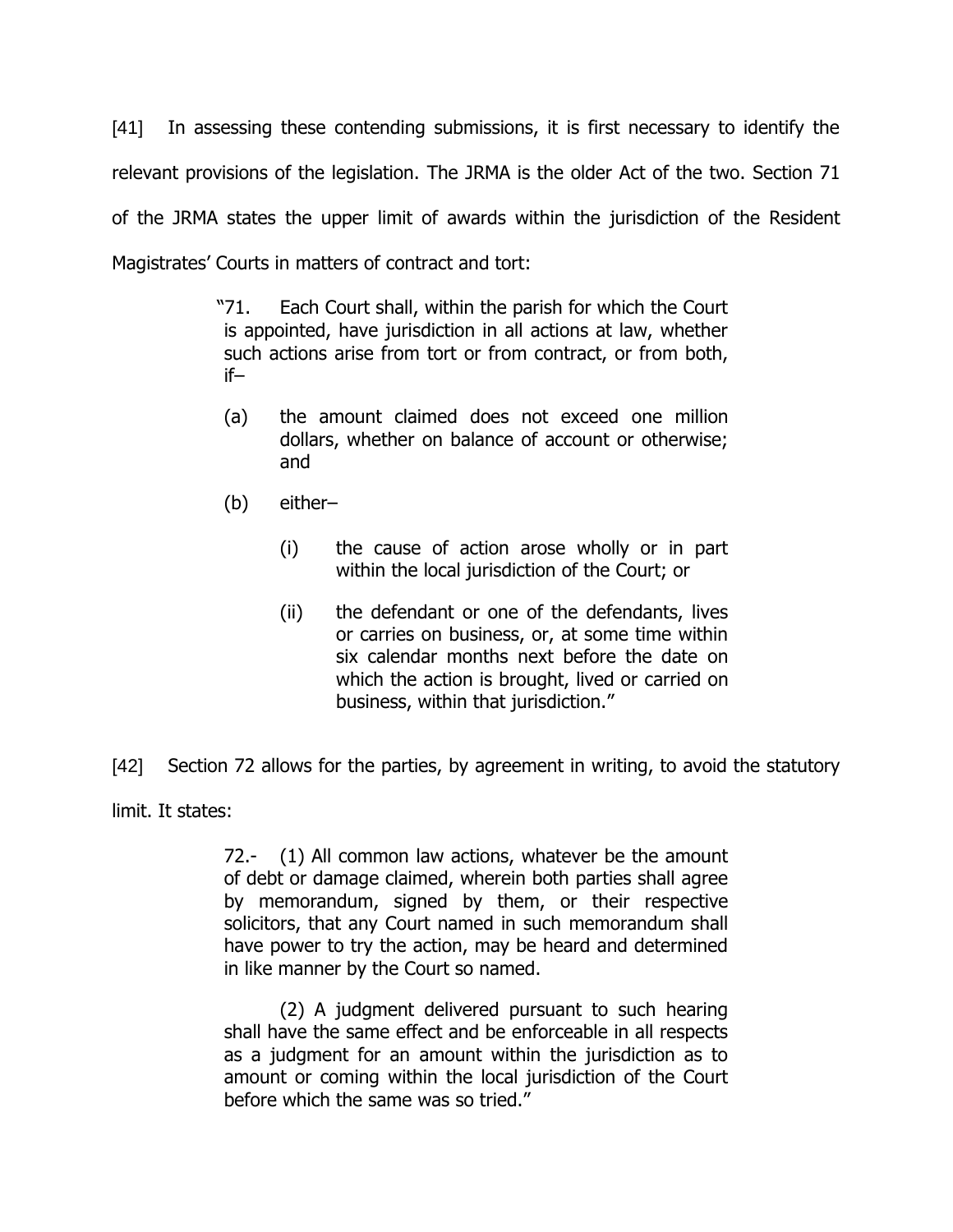[43] As has been mentioned above, the relevant section of the Mining Act, at this stage, is section 12. It stipulates that there shall be no limit to the level of compensation awards that a Resident Magistrate may make for the disturbance of surface rights. The whole section is set out below for convenience:

> "(1) The holder of prospecting or mining rights shall, on demand being made by the owner or occupier of the land upon or under which prospecting or mining operations are being or have been carried on by him, pay such owner or occupier fair and reasonable compensation for any disturbance of his surface rights and for any damage done to the surface of the land or to any live or dead stock, crops, trees, buildings or works, as a result of such operations.

> (2) The amount of compensation payable under subsection (1) shall be determined by agreement between the parties or, **if the parties are unable to reach agreement, any of them may take proceedings in the Resident Magistrate's Court without limit of amount**.

> (2A) **If the compensation determined by agreement in accordance with subsection (2) is not paid, the owner or occupier may take proceedings in the Resident Magistrate's Court for an order for payment without limit of amount**.

> (3) **The sum awarded by the Resident Magistrate**, or when there has been an appeal, by the Court of Appeal, as the case may be, shall be paid by such holder to the person entitled thereto, within fourteen days of the date of the decision.

> (4) Without prejudice to any other means of recovery, if **the sum awarded** is not paid within the time specified in subsection (3) such sum may, on application to the Commissioner, be paid out of the amount lodged under section 11.

> (5) The Commissioner may, by notice to the holder of prospecting or mining rights who has failed to pay **the sum**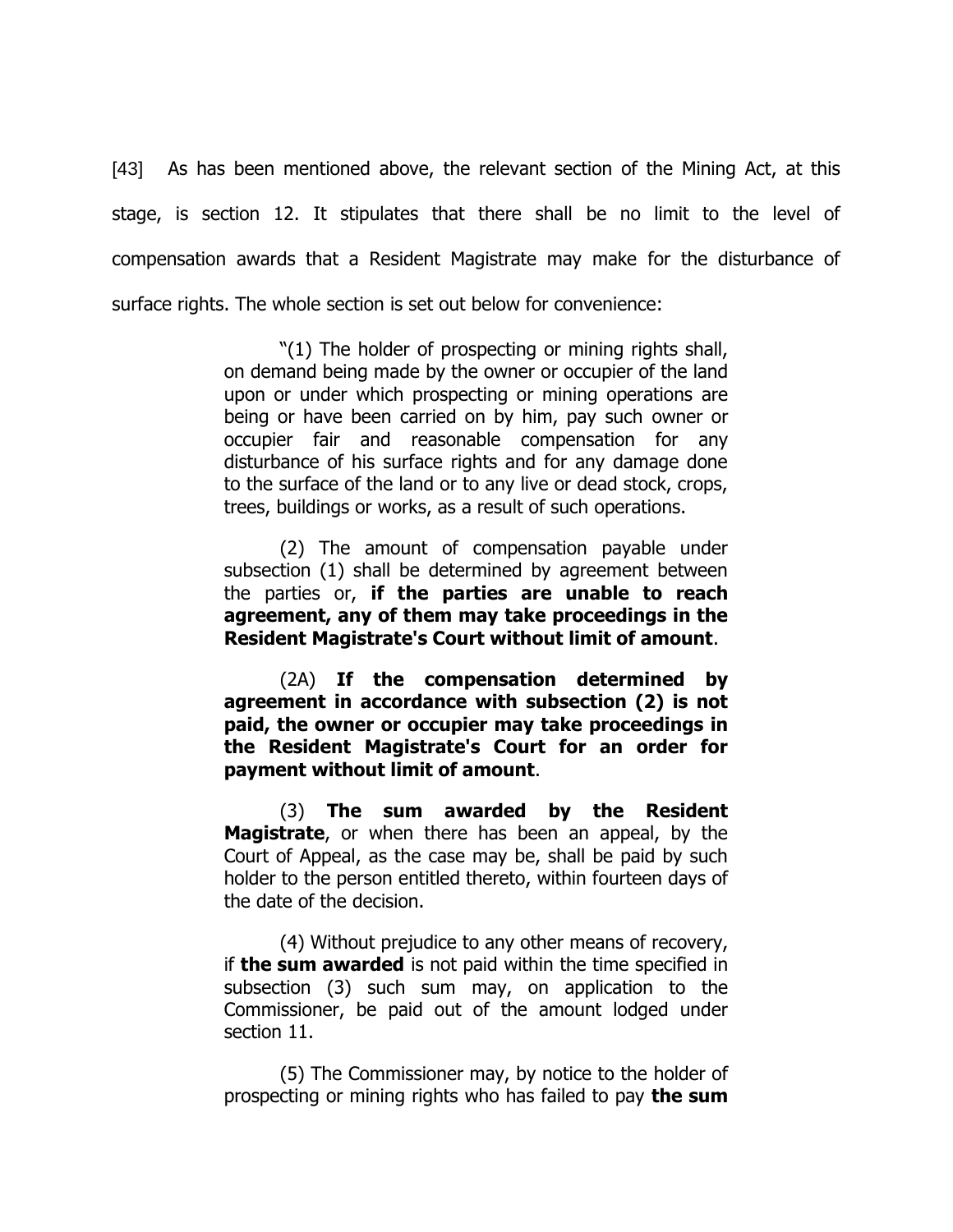**awarded**, suspend his mining or prospecting rights until the sum awarded has been paid and until such holder has lodged with the Commissioner such further sum as the Commissioner may demand as security for any future compensation payable and if such payment and lodgment is not made within such time as the Minister, or in the case of a prospecting right, the Commissioner, may consider reasonable the Minister or the Commissioner (as the case may be) may revoke the prospecting or mining rights of the holder in default.

(6) Where it is not practicable after reasonable enquiry to ascertain the name or address of the owner or occupier of any land upon or under which the holder of prospecting or mining rights is carrying on or has carried on prospecting or mining operations, that holder shall apply to the Resident Magistrate's Court for determination of the amount of compensation payable to that owner or occupier without limit of amount." (Emphasis supplied)

### (a) Which Act applies, the Mining Act or the JRMA?

[44] Mrs Senior-Smith, for the respondents, submitted that the Mining Act expanded the jurisdiction of the Resident Magistrates' Courts for the purposes of awards generally, but that submission cannot be accepted. Learned counsel suggested that the expansion was by way of an implied repeal of the monetary limit contained in section 71 of the JRMA. Section 12 does not allow such an interpretation; it deals with specific fact situations. Repeal by implication will only be applicable if the later enactment is so inconsistent with or repugnant to the earlier one that they cannot stand together. That is not the case here.

[45] There can be no real dispute in this case that if it is the JRMA that is applicable, then the learned Resident Magistrate would have exceeded the monetary limit of her jurisdiction, both in tort and in contract. In this case, there was no agreement in writing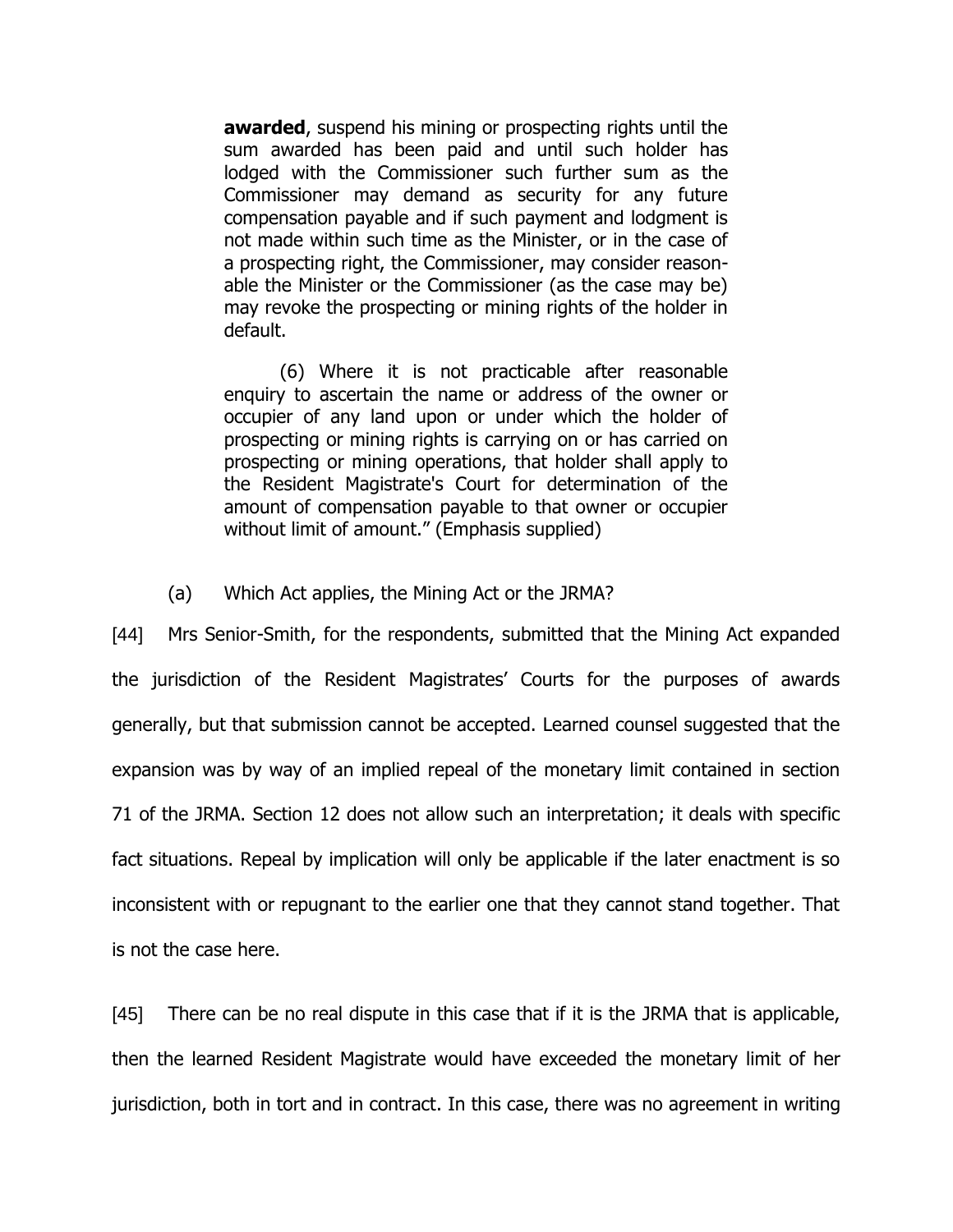by the parties allowing the Resident Magistrate's Court to make an award in excess of the statutory limit of \$1,000,000.00.

[46] Likewise, there can be no real dispute that the JRMA cannot curtail the amount of compensation that the Resident Magistrate may make under the Mining Act. The Mining Act provides that the parties may take proceedings in the Resident Magistrates' Court for payment of compensation "without limit of amount". That Act is the younger of the two Acts and Parliament is deemed to have borne the provisions of the JRMA in mind when it passed the Mining Act.

[47] Although the respondents did counter-claim for trespass, it was as an alternative to the claim for specific performance of the contract for compensation. The primary claim was made pursuant to section 12(2A) of the Mining Act and the learned Resident Magistrate, although erroneously, because of the absence of an agreement, made an award pursuant to that section.

[48] If there had been an agreement she would have been entitled to give judgment pursuant to the Mining Act regardless of whether the limit under the JRMA had been exceeded. That Mining Act (in particular section 12) was the legislation on which both parties had approached the Resident Magistrate's Court for a resolution of their dispute.

(b) Is the Resident Magistrate empowered to inquire if the parties had arrived at an agreement?

[49] Miss Larmond submitted that section 12(2A) does not contemplate an inquiry as to the existence of an agreement. That submission cannot be accepted. The provision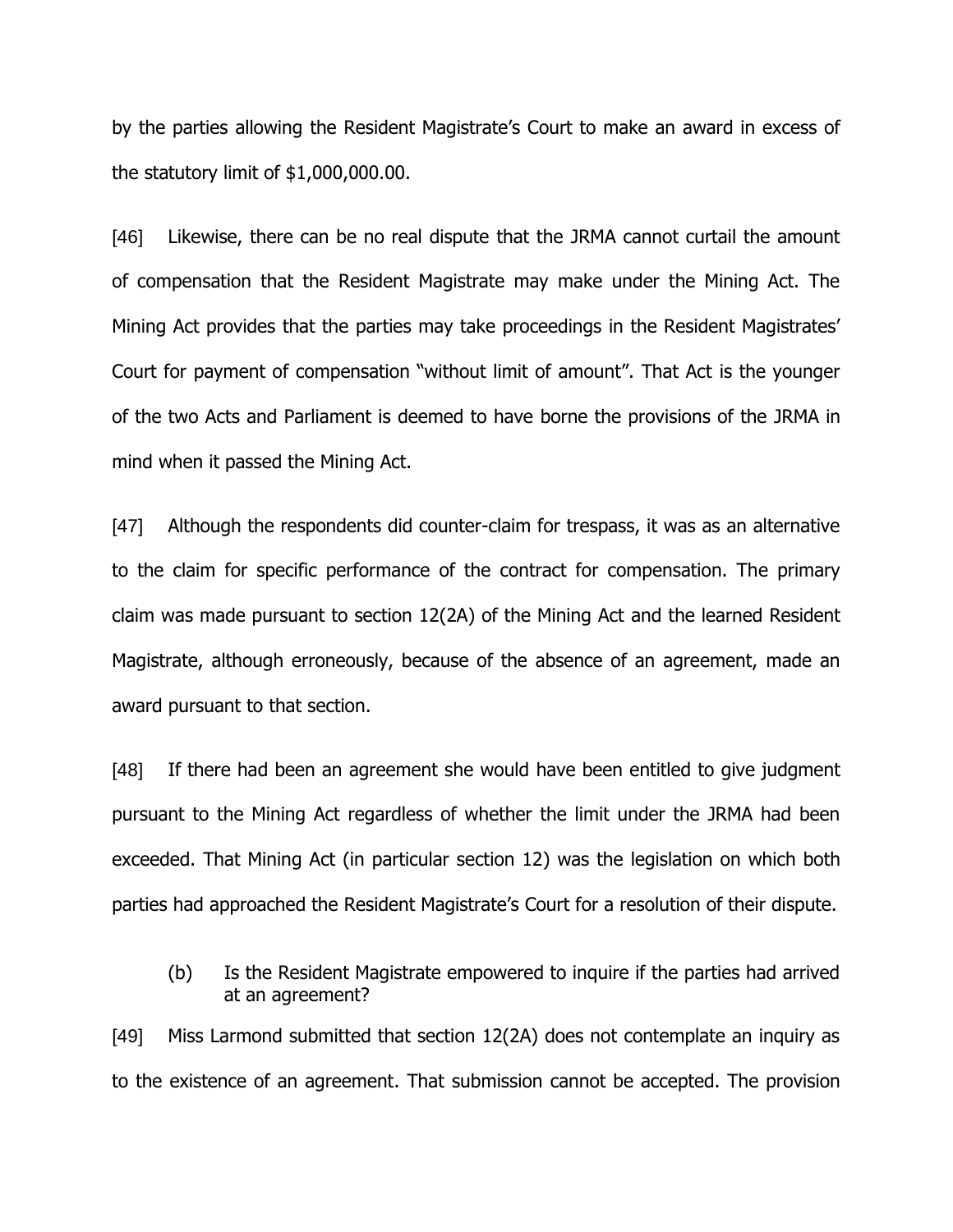requires the Resident Magistrate to determine if an agreement had been reached as to the compensation to be paid, and if there had been a failure to pay it. Those questions of fact are inherent to the jurisdiction granted by the provision. It is untenable that a party could avoid the operation of the subsection by merely denying either the existence of an agreement or the payment of compensation.

(c) Is the Resident Magistrate empowered to award compensation other than by the payment of money?

[50] The issue of whether the Resident Magistrate, whose jurisdiction is invoked by virtue of section 12 of the Mining Act, has the power to make awards of compensation by means, other than the payment of money, depends on the interpretation of the word "compensation" as used in the Mining Act, and in particular, in section 12.

[51] It is accepted, as Mrs Senior-Smith submitted, that the term "compensation", as used generally, may, in certain circumstances, include providing satisfaction by means other than the payment of money. She cited Black's Law Dictionary, Ninth Edition, as authority for that definition. It is also accepted that the term "payment" can embrace the delivery of something other than money as discharge of an obligation.

[52] In this case, however, those terms must be interpreted according to the context in which they are used in the Mining Act, and in particular, in section 12. A fair interpretation of those terms, in that context, is that section 12(2) does not contemplate any form of satisfaction other than the payment of money.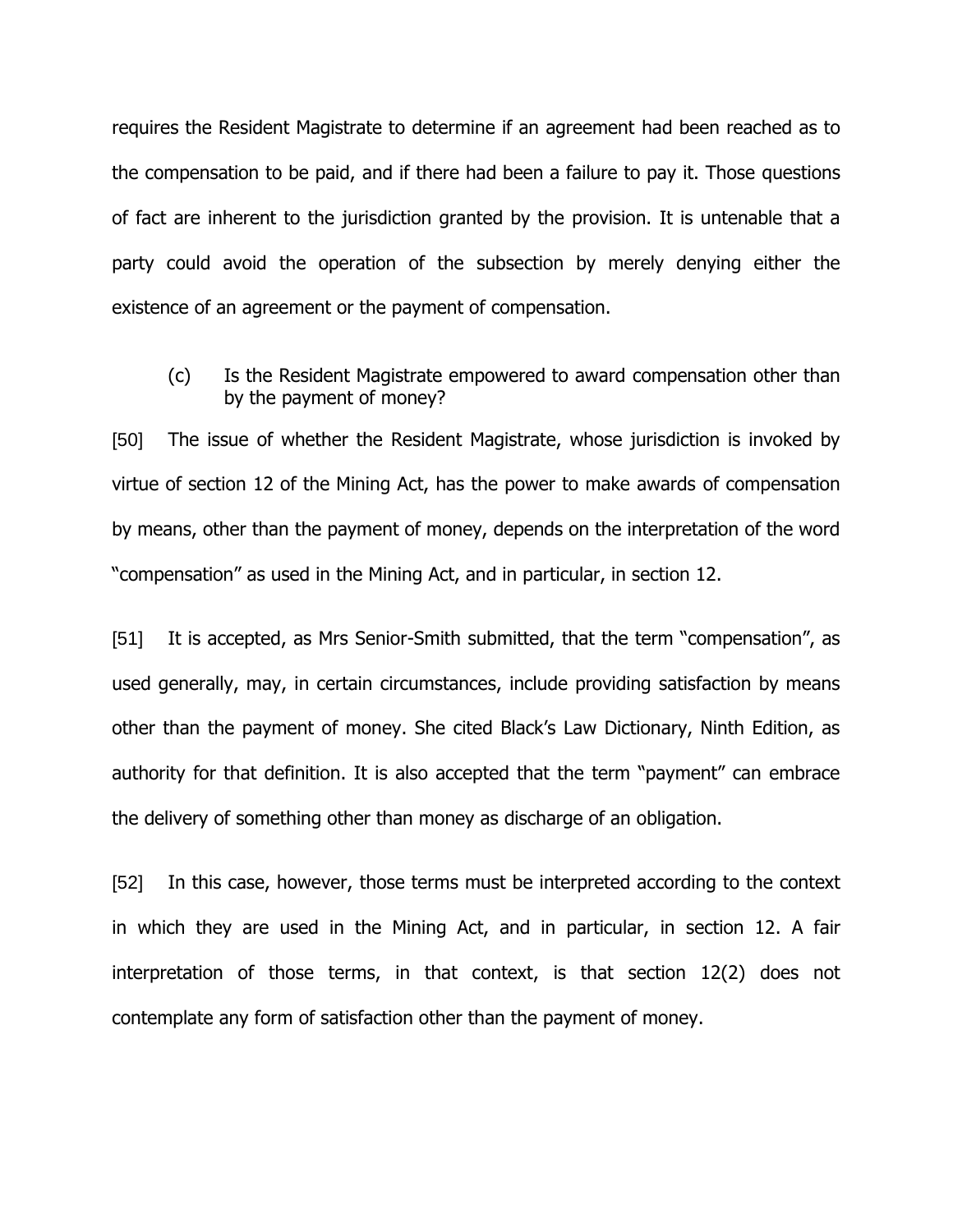[53] The term "compensation' is mentioned 17 times in the Mining Act. In almost every case, it is mentioned in the context of a "payment", "an amount", or "a sum".

[54] The context in which the term "compensation" is used in section 12 is unambiguous. Section 11 introduces the context. It requires, in certain cases, the holder of prospecting or mining rights (the miner), who intends to conduct mining on another person's property (the landholder) to pay money or give security, by way of deposit, in order to compensate the landholder for any disturbance, by virtue of prospecting or mining operations, to the surface of the landholder's land and certain items thereon. The "sum" representing the deposit, is paid by way of security. It is "lodged" with the Commissioner of Mines and may be used by the Commissioner to "pay" the compensation, which is ascertained, by virtue of the provisions of section 12. If necessary, the "sum", representing the deposit, or a portion thereof, may be refunded to the miner.

[55] Section 12 follows on from section 11 for that purpose. Its provisions all contemplate a payment of money; thus:

- (a) subsection (1) contemplates the payment of "fair and reasonable compensation" to the landholder for any damage done as contemplated by the subsection;
- (b) subsection (2) allows the miner and the landholder to agree "the amount of compensation", and failing agreement, for proceedings to be conducted in the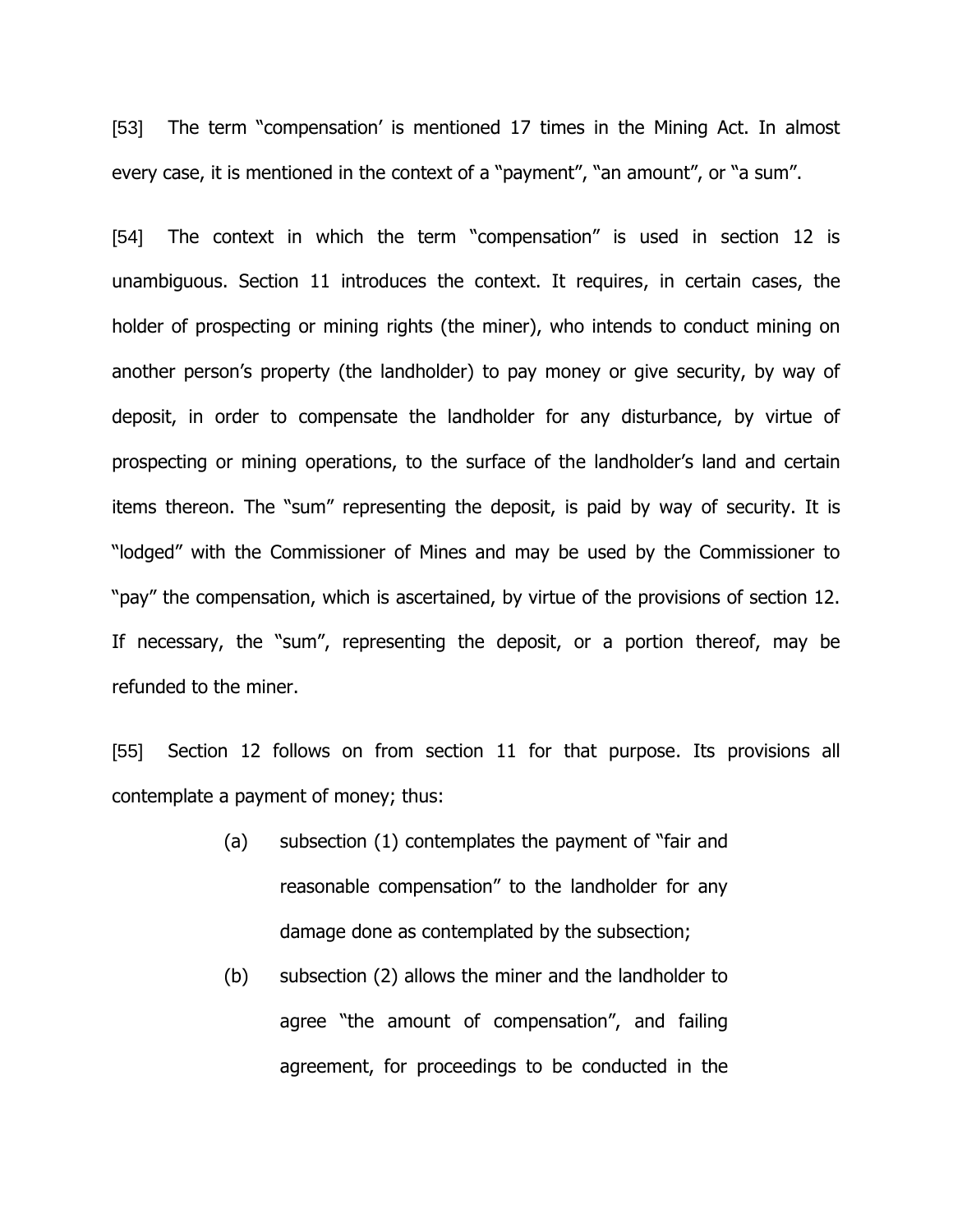Resident Magistrate's Court, "without limit of amount";

- (c) subsection (3) requires the miner to "pay" to the landholder, within 14 days, the "sum awarded" by the court;
- (d) subsection (4) allows the Commissioner, where the miner fails to meet the 14 day deadline, to "pay" to the landholder, from the sum or security lodged with the Commissioner, "the sum awarded" by the court;
- (e) if the miner fails to "pay the sum awarded", the Commissioner may, by subsection (5), impose sanctions on the miner including suspending the miner's mining rights until "the sum awarded has been paid";
- (f) subsection (6) is in a similar vein, allowing for the "determination of the amount of compensation payable to" a landholder, whose surface rights have been disturbed, but who has not been located.

[56] Section 13 speaks to the entitlement of the Commissioner to require a miner to pay a deposit, by way of security for due performance of the miner's obligations under the Act. The section stipulates that that deposit is "in addition to any sum lodged under section 11 or 12" of the Act, with the Commissioner.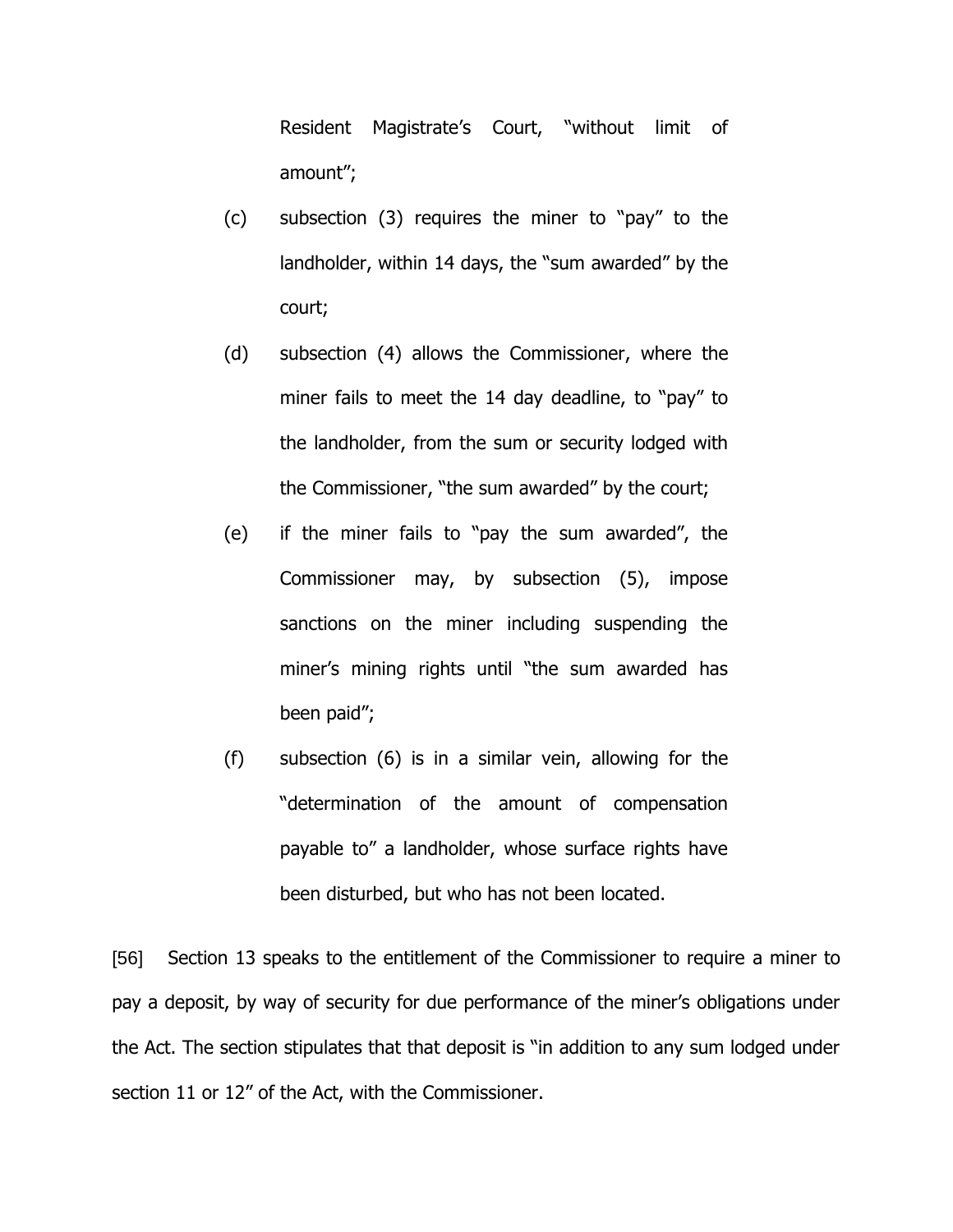[57] Sections 21, 33, 59, 79 and 82 of the Mining Act all address compensation to a landholder. However, they all do so in the context of a "payment". Sections 80 and 83 both stipulate that no compensation shall be paid to a miner in cases where use is made of the miner's property. Those sections are not strictly relevant for these purposes, but they demonstrate that the term "compensation" is restricted to the payment of money, for the purposes of the Act.

[58] That rather expansive analysis demonstrates that the Resident Magistrate is not empowered to make any award of compensation under section 12(2) of the Mining Act, other than for the payment of money.

[59] A consideration of the compensation that may be awarded under section 12(2A) has been deliberately avoided. A Resident Magistrate may well be able, under section 12(2A), to enforce an agreement which is not restricted to money. It is unnecessary to decide that question in this appeal. It may be noted, however, that non-cash compensation was at one time a regular feature of Noranda's negotiations with landholders.

[60] In September and October 2013, Noranda responded to interrogatories in respect of its compensation strategy over the previous 10 and 20 years. Mr David Wong Ken, Director of Noranda's Property and Legal Department, indicated that the compensation strategy of the company evolved over time and continued to change. He said that a partnership, comprising Noranda and Jamaica Bauxite Mining Limited, over the period 2009-2011 strove to compensate landholders by cash payments for 70% of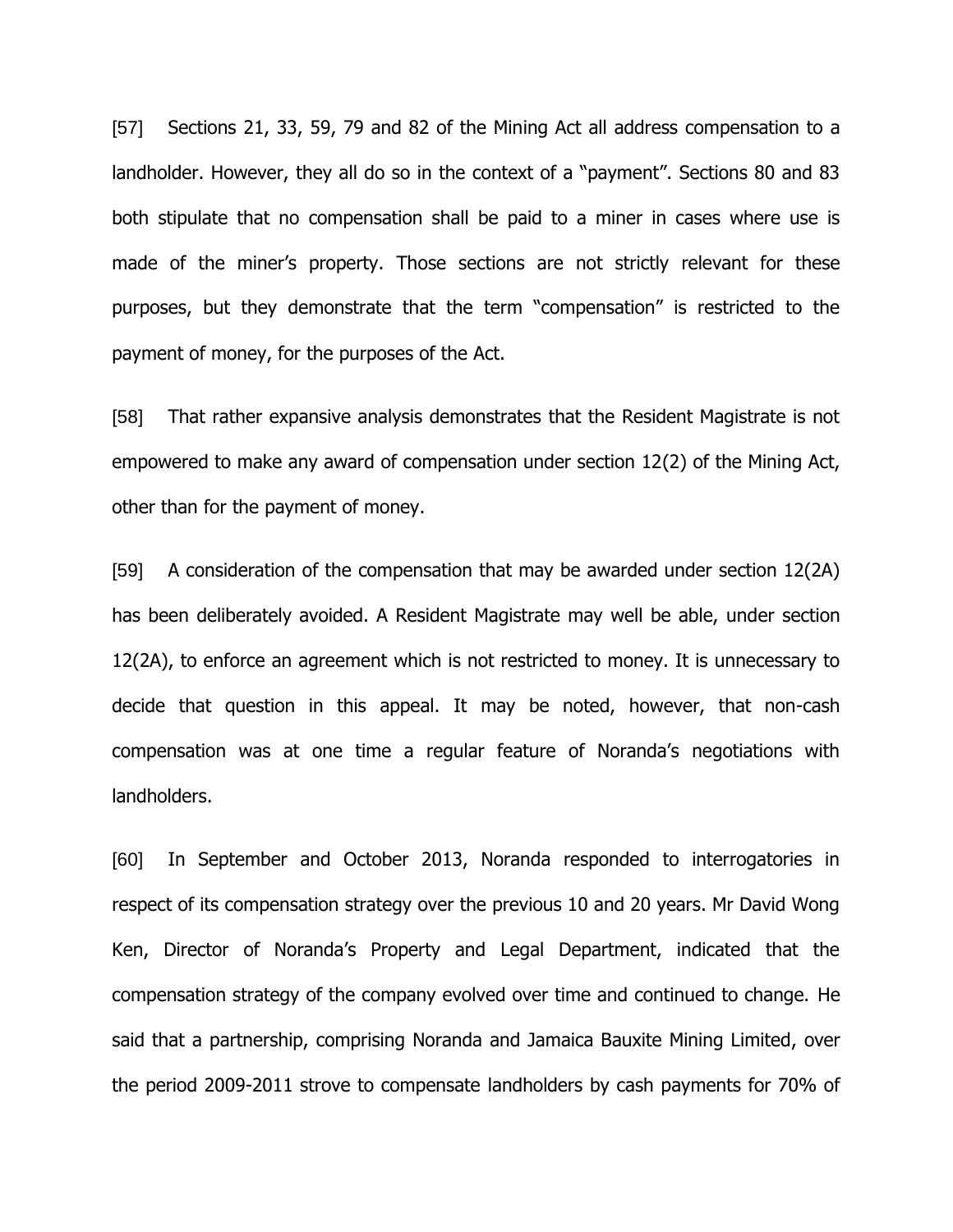the bauxite land it purchased, and to compensate for the remaining 30% with resettlement land. Between 2004 and December 2012, he said, Noranda entered 296 land transactions which involved resettlement lands, house replacements, crop compensation, compensations for structures other than houses, cash paid for bauxite land and other compensation.

[61] The question of whether a Resident Magistrate's Court could, pursuant to section 12(2A) of the Mining Act, enforce agreements such as those, must await another case. In this case, it need only be said that the learned Resident Magistrate would have been entitled to make an award for monetary compensation under section 12(2) of the Mining Act.

## **ii. Consideration of irrelevant material, in particular, the basis for [Noranda's] entry on the land (Grounds D and E)**

[62] The learned Resident Magistrate did consider, in her reasons for judgment, that Noranda had committed a trespass when it entered the estate's property. Although she considered the trespass, and considered that there was undisputed evidence that Noranda had disturbed the property, and damaged access roads to the property, those facts did not factor in her award. She made her award in accordance with what, she had found, was the agreement between the parties. Those observations, by themselves, did not result in a miscarriage of justice. They were accurate recitals of the facts concerning the physical entry unto the property.

[63] Noranda did not dispute the finding that it had entered the land without permission from the Thomases, although it disputed the basis on which the learned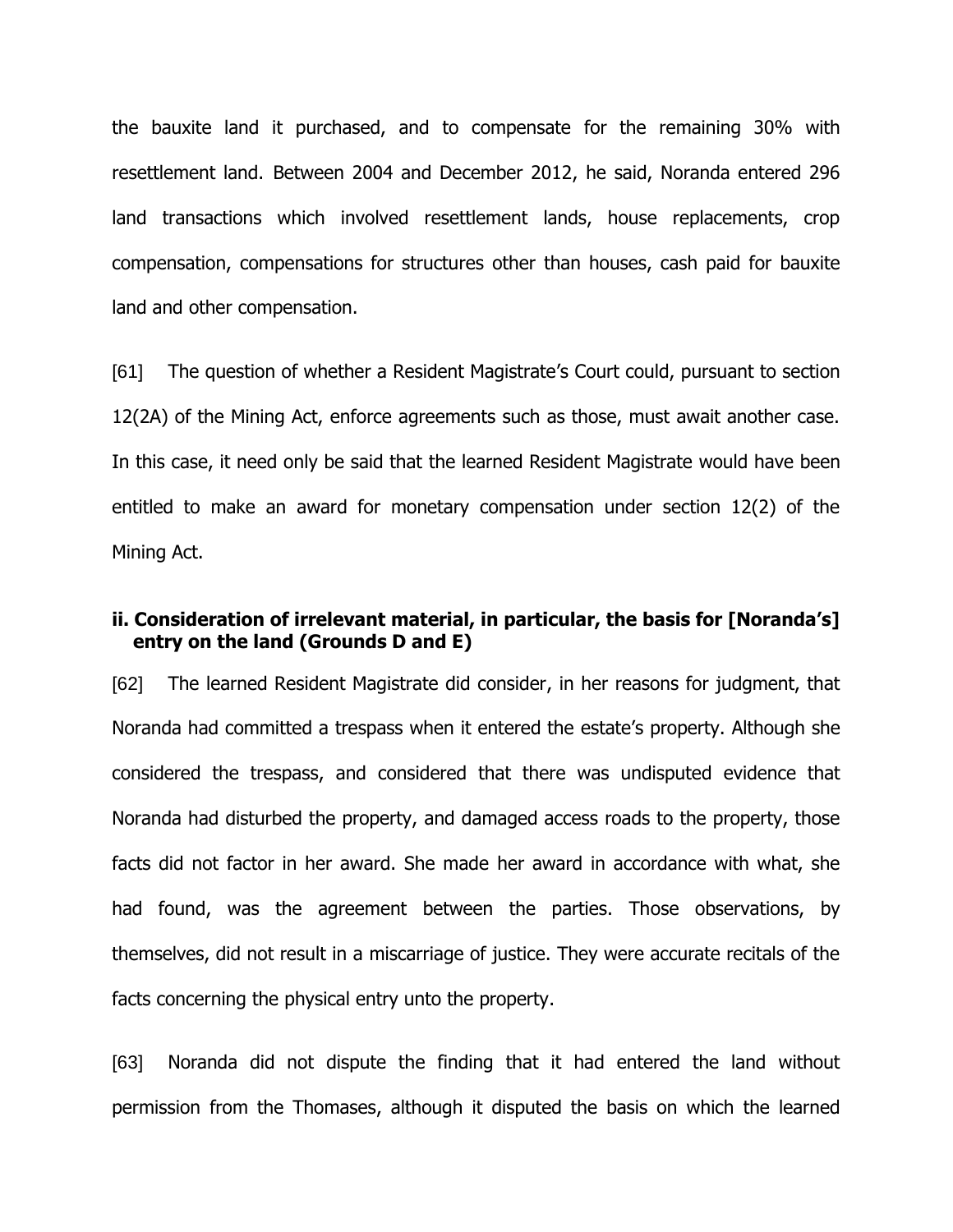Resident Magistrate found that there was a trespass. She found that there was a trespass because, on her finding, Noranda did not have a mining lease which covered that property. That finding is, however, if it is not contrary to the evidence, is not supported by it.

[64] The evidence before her suggested that Noranda had a mining lease, which covered the mining of that property. Mr David Wong Ken, one of Noranda's witnesses, testified that, "Noranda's mine lease area is defined in special lease #165" (page 30 of the record of proceedings). He said that mining lands could either be owned by the Commissioner of Lands, or privately owned and not yet acquired for mining. Mr Wong Ken went on to suggest, although he did not say so specifically, that the property fell within the mine lease area.

[65] The respondents seem to have accepted that assertion as accurate. In one of their interrogatories, they asked Noranda for a "copy of the Mine Plan that covered the mining of the [property]" (page 133 of the record). Mr Wong Ken, who answered the interrogatory, supplied the plan for June 2005. Although the mine plan was not helpful in determining the location of the property in relation to the area covered by the licence, his assertion was not disputed.

[66] Even if the evidence was not definitive that the property fell within the mine lease area, it was not an issue in dispute before the learned Resident Magistrate. In fact, both parties depended on the property being so placed in order for section 12 of the Mining Act to be applicable to their respective claim and counter-claim. The section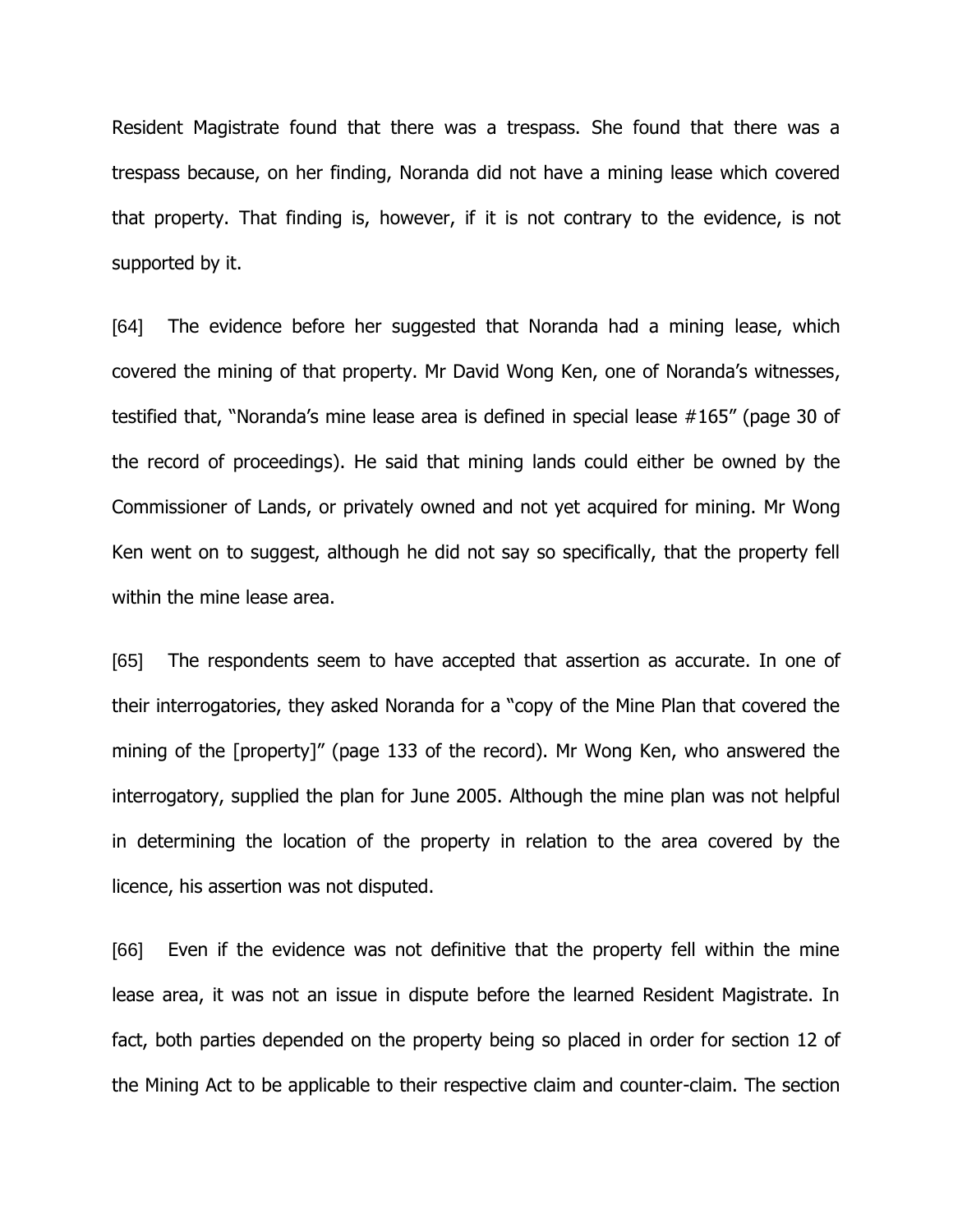is only applicable if the person, who is required to pay compensation, is "the holder of prospecting or mining rights" (section 12(1)).

[67] The learned Resident Magistrate was, therefore, in error in finding that the property did not fall within the mine lease area. It is worth noting that if she were correct on that point, she would not have had any authority to make the orders that she did.

## **iv. Finding as to the existence of an agreement as alleged by the Respondents and in any event misconstruing the terms and effect of the Option Agreement (Grounds H, I and J)**

[68] Based on the findings made above, that the respondents had no capacity by which to enter into an agreement with Noranda, an analysis of this issue is really unnecessary. The absence of capacity would also nullify the option agreement on which Noranda bases some of its arguments.

## **v. Failure to consider or sufficiently consider the terms and effect of the Commissioned Survey conducted in 2013 as to the area of land mined; and the Valuation Report of Mr. Arthur Rogers [Grounds M and N]**.

[69] If the learned Resident Magistrate had considered the case in the context of the absence of an agreement, she would have had regard to the valuation reports and the surveyor's sketch plan that were adduced in evidence before her. Her finding that there had been an agreement obviated the need to conduct an analysis of that evidence for the purposes of section 12. Curiously, however, she did refer to the evidence of the surveyor to find that Noranda was not sure of the area of the property that it had mined.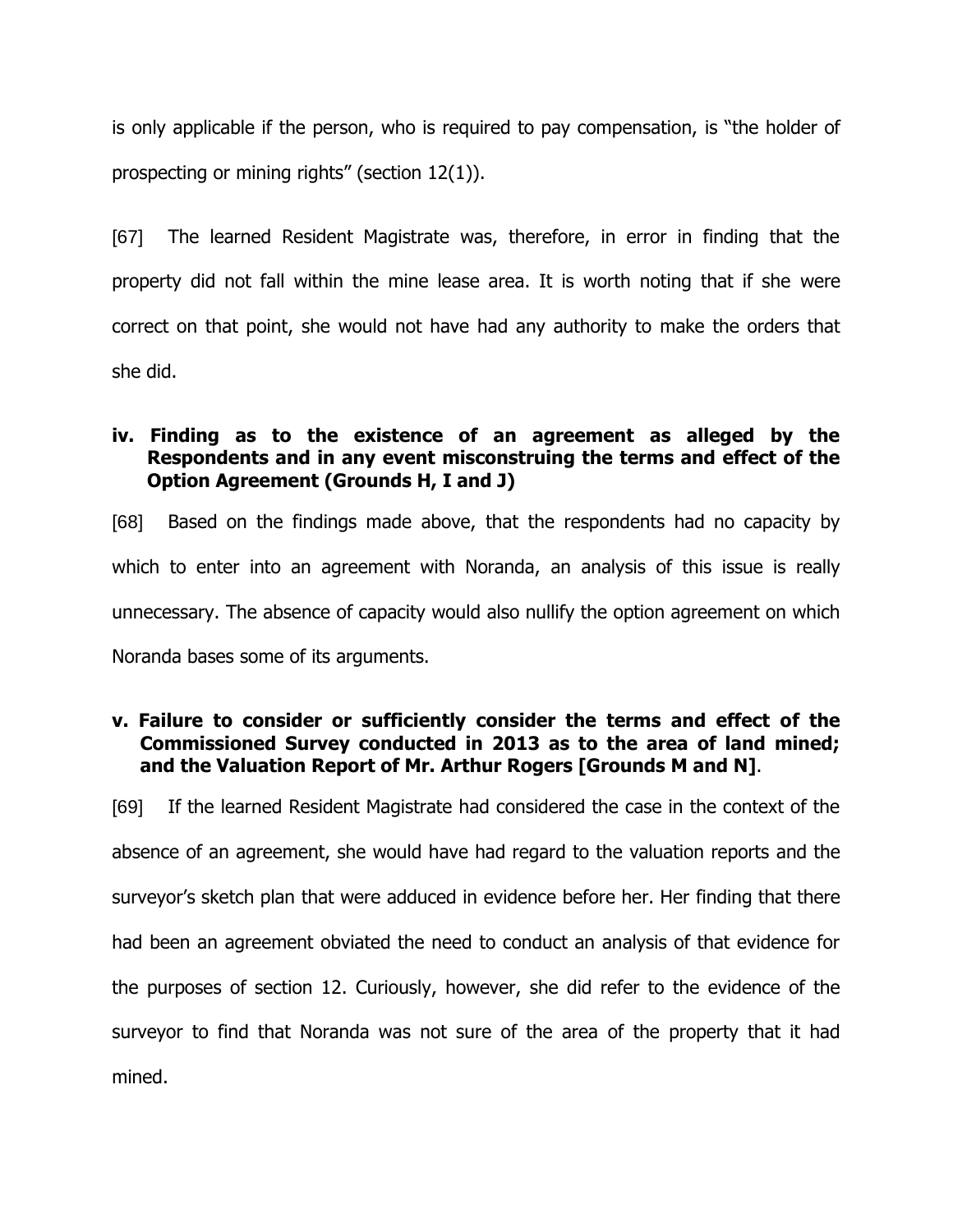[70] The finding, herein, that she was in error to have found that there was an agreement, means that she would have been in error to have largely ignored the evidence of the valuators and the surveyor.

### **The resolution of the appeal**

[71] The consequence of the findings made herein is that the appeal must be allowed and the learned Resident Magistrate's judgment must be set aside. For those reasons, also, the respondents' counter-claim, pursuant to section 12(2A) of the Mining Act, also fails.

[72] Noranda's claim may now be considered afresh pursuant to this court's authority to make any order which, in its opinion, should have been made in the court below (see rule 2.15(b)(b)) of the Court of Appeal Rules). Noranda has asked that the respondents be awarded a fair and reasonable compensation:

- a. "…for the disturbance of the surface rights and for damage to the surface of approximately 5 acres of land that has been mined out"; and
- b. "…for damage done to any live or dead stock, crops, trees, buildings or works as a result of [Noranda's] mining of approximately 5 acres of land."

The area of five acres will be used for this exercise. This is despite the fact that a commissioned land surveyor, Mr Andre Gordon, surveyed the area that was mined and found it to be 9646.968 square metres or 2.3838 acres (page 20 of the record of proceedings). Noranda has not resiled from using five acres as the basis for computing the compensation figure.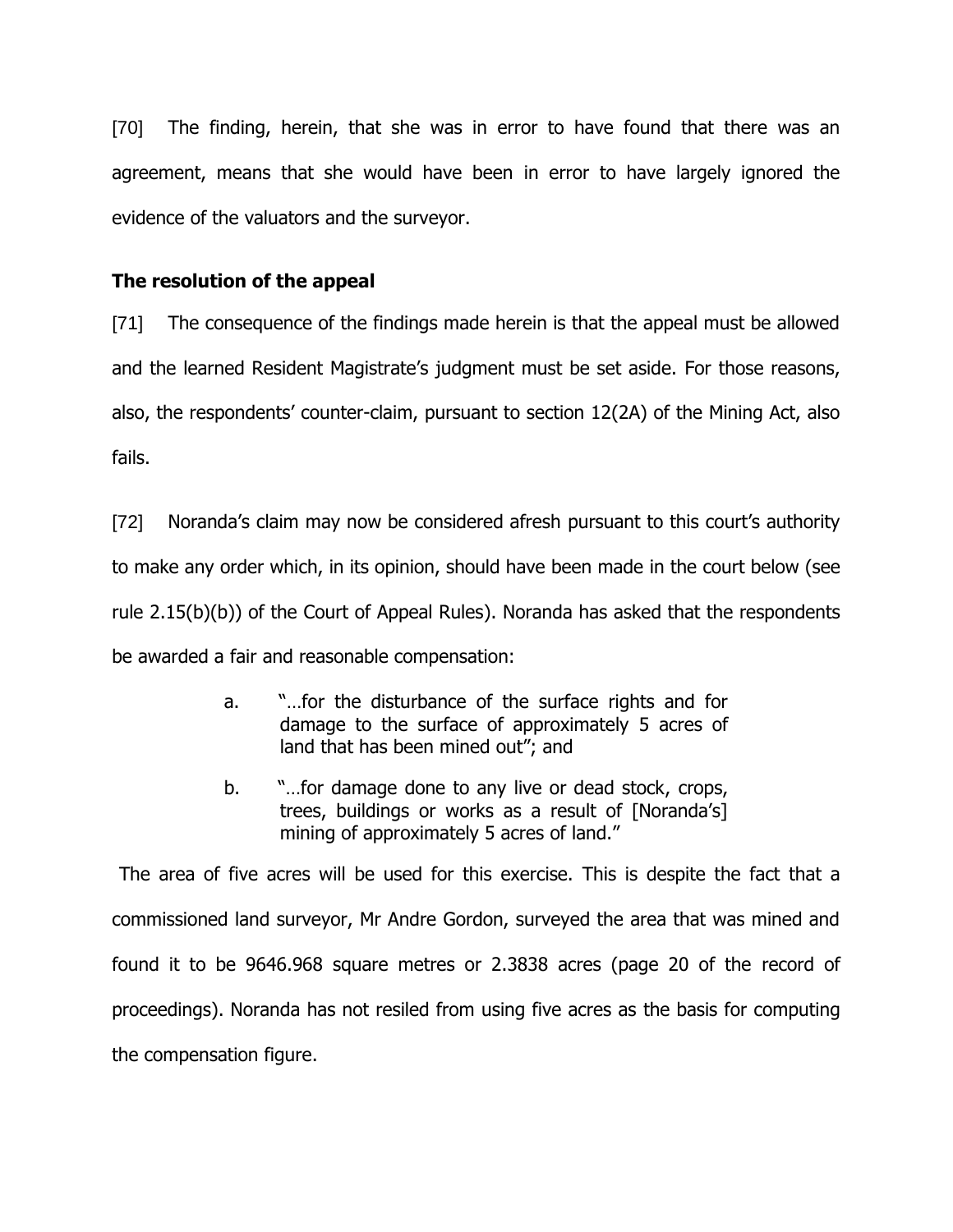[73] It is to be noted that the compensation to be determined bears no relation to the value of the mineral that was extracted from the land. The mineral is vested in the Crown (see section 3 of the Minerals (Vesting) Act).

[74] The learned Resident Magistrate indicated in her reasons for judgment that the intervention by the court, pursuant to section 12 of the Mining Act was "virgin territory". Indeed the representative of the Mines and Geology Department, which normally mediates settlements between miners and landholders, testified that it was usual for disputing parties to settle the issue of compensation, without resort to litigation. He testified that this case was his "first experience where they disagree".

[75] The previously reported cases do not focus on section 12. The section was mentioned in **Kaiser Bauxite Co v Alice Wishart** (1972) 12 JLR 986; (1972) 20 WIR 270, but only tangentially, in the dissenting judgment of Edun JA. The issue in that case was whether the creation by the miner of a passageway over a landholder's land, constituted a trespass. The majority of the court, based on the evidence that the land fell within the area of the mining lease, held that it was not a trespass.

[76] As in the case of **Kaiser Bauxite Co v Alice Wishart**, the respondents' only recourse for compensation against Noranda, is by way of negotiation and, failing a successful negotiation, litigation by way of section 12 of the Mining Act.

[77] In this case, although the negotiations ultimately failed, the figures used during the discussions may be of assistance for the present exercise. With the mediation of the Mines and Geology Department, the parties arrived at a sale price of \$150,000.00 per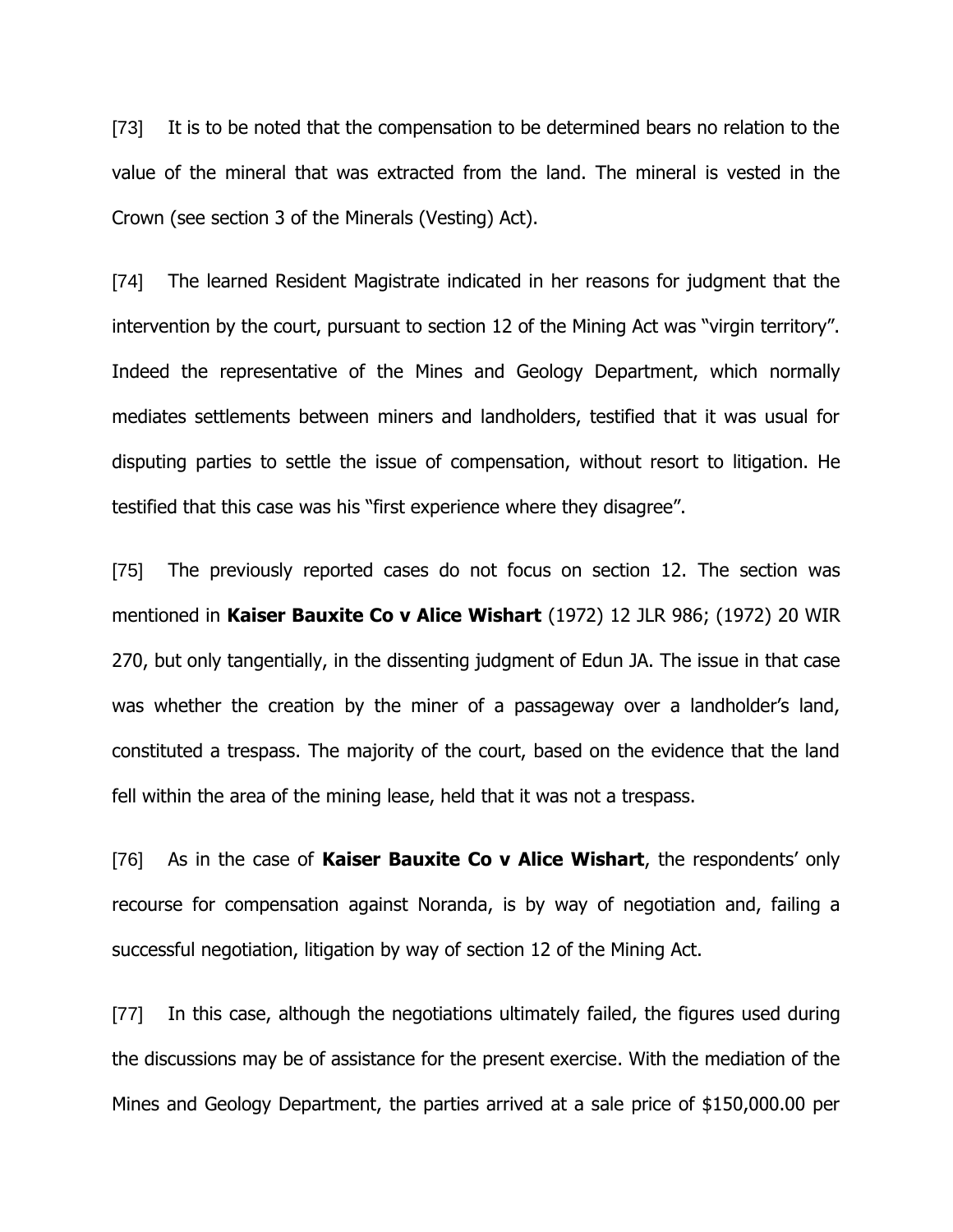acre for the lands that were to have been purchased for cash by Noranda. It is not clear from the evidence whether the building of the two houses and the provision of resettlement lands influenced that price.

[78] When Noranda decided not to exercise the option, it offered to pay the respondents \$250,000.00 per acre as "fair and reasonable compensation for the disturbance to surface rights" (page 119 of the record of proceedings). It is important to note that Noranda was not offering to purchase the five acres that it said it had mined. There was no counter-offer, as Gerald Jr was of the view that the parties had already arrived at a deal.

[79] The other evidence before the learned Resident Magistrate was provided by two valuators, who had been commissioned by Noranda to carry out a valuation of the area, which it said that it had been mined. The respondents did not adduce any expert evidence from either a surveyor or a land valuator.

[80] One of the valuators commissioned by Noranda, Mr Donald Hall, ascribed a market value of \$2,000,000.00 for the five acres. He said that, although he did not do much of that type of valuation, he would generally give mined out land a lower value than other land, as there may be need to fill and fence it to make it useful. The other valuator, Mr Arthur Rogers, ascribed a value of \$1,750,000.00 for the area. These values were ascribed as sale prices for the freehold.

[81] It is not clear how the mining ultimately affected the mined area. Manasseh testified that Noranda had first mined outside the property right up to the boundary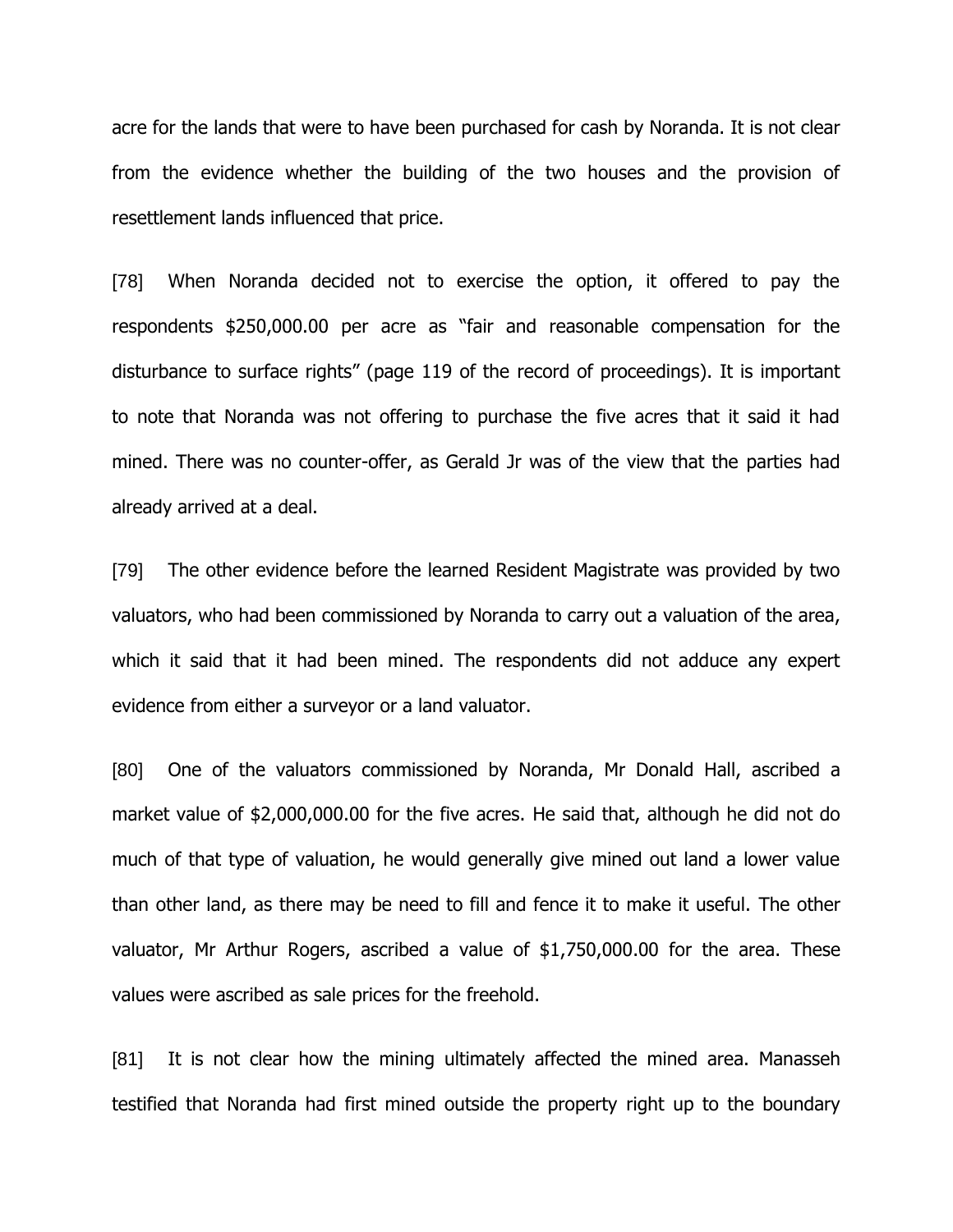line. Later a shower of rain caused an area inside the property, apparently adjacent to the boundary line, to collapse. Thereafter, Noranda commenced negotiation to compensate for the encroachment and started mining the property.

[82] Another aspect of the damage was to the access to the property. Manasseh said that prior to the mining, access to the property was by way of a parochial road, with a service road through the property, but the mining removed some of the service road. He seemed to suggest that some of the parochial road was also affected by the mining.

[83] The surveyor, Mr Gordon, said that when he conducted his survey, he did not see a road on the property but he accepted that the plan for the property depicted a reserved road, which was in a part of the area in which the mining had taken place. He testified, however, that the existence of a reserved road on a plan did not necessarily mean that one existed on earth. Mr Rogers said "[t]here is no road, access is by tracks that has [sic] never been cleared or cleaned on the surface" (page 103 of the record of proceedings).

[84] The state of the property after mining is also not particularly clear. Mr Gordon testified that he saw grass at the mined area. He said that the grass that he saw is the type of grass, which Noranda uses for land that it reclaims. The valuators gave varying descriptions of the land. In his written report, Mr Rogers described the area as "an already cleared out pit, the bauxite has been already removed" (page 103 of the record of proceedings). In that report he also spoke to the lack of access to the property. In oral evidence, he said that the land was level with grass growing on it. It was fenced,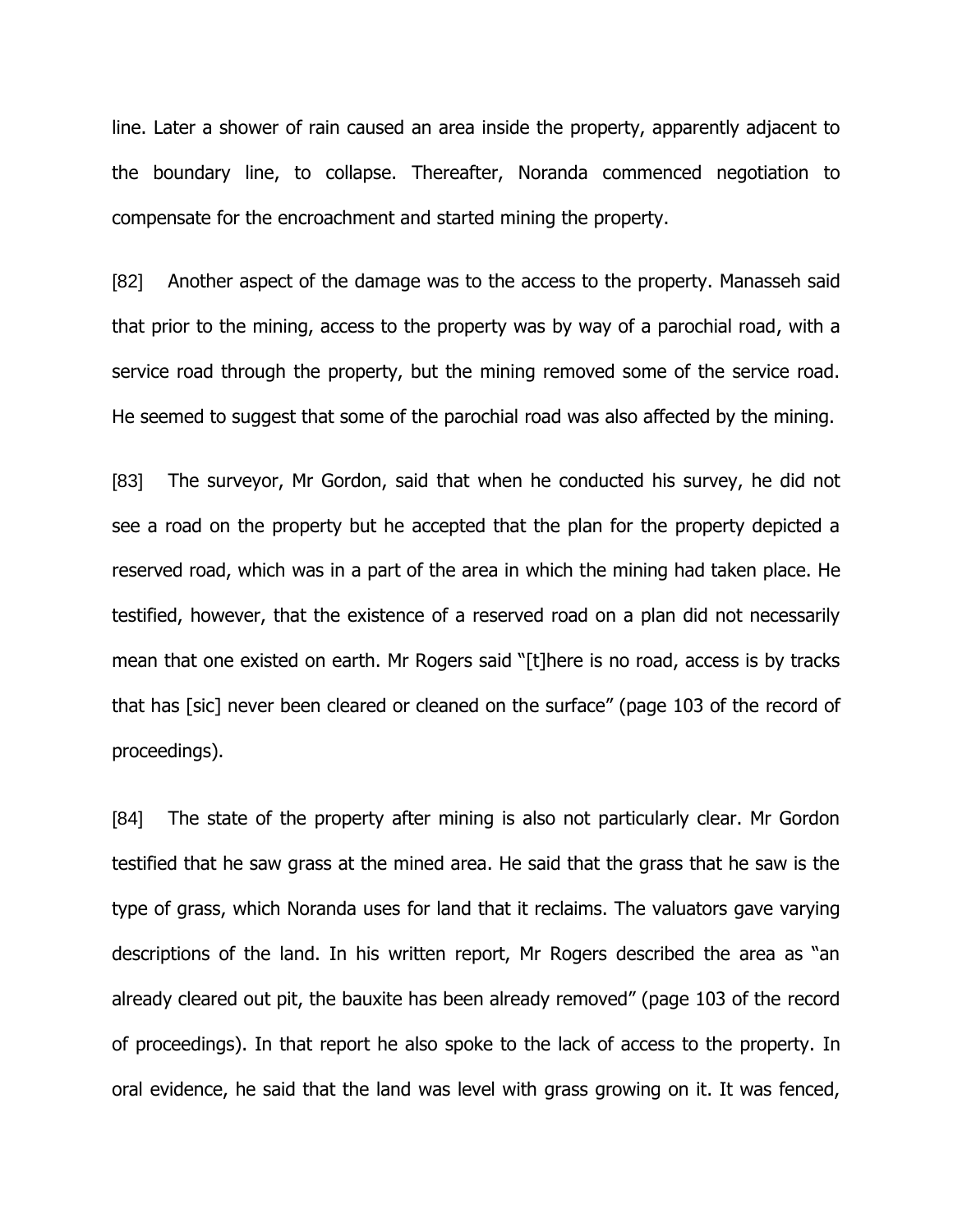was not being used for anything and "it grew up with trees" (page 11 of the record of proceedings). The rest of the land on the property, he said, was "very hilly, covered in trees" (page 11 of the record of proceedings). Curiously, however, in crossexamination, Mr Rogers accepted counsel's description of the area as "a pit".

[85] Mr Hall, in his written report, said that it appeared to be a "vast empty land" and the terrain is "above road level with slopes, gullies and hills" (page 115 of the record of proceedings). In oral testimony, he described the area as:

> "an undulating piece of land with an access road through the property. More or less barren land. There was nothing on it. It's empty land and limited access" (page 15 of the record of proceedings).

However, later in cross-examination, he said that grass was growing on the land (page 16 of the record of proceedings).

[86] In summary, therefore, the figures are these:

- a. the parties agreed on \$150,000.00 per acre as a sale price for a portion of the property, but in the context of the delivery of resettlement lands as exchange for other portions, and the construction of two houses;
- b. on Mr Rogers' valuation, the area mined would be calculated at \$350,000.00 per acre on a sale;
- c. Mr Hall's valuation would work out at \$400,000.00 per acre on a sale;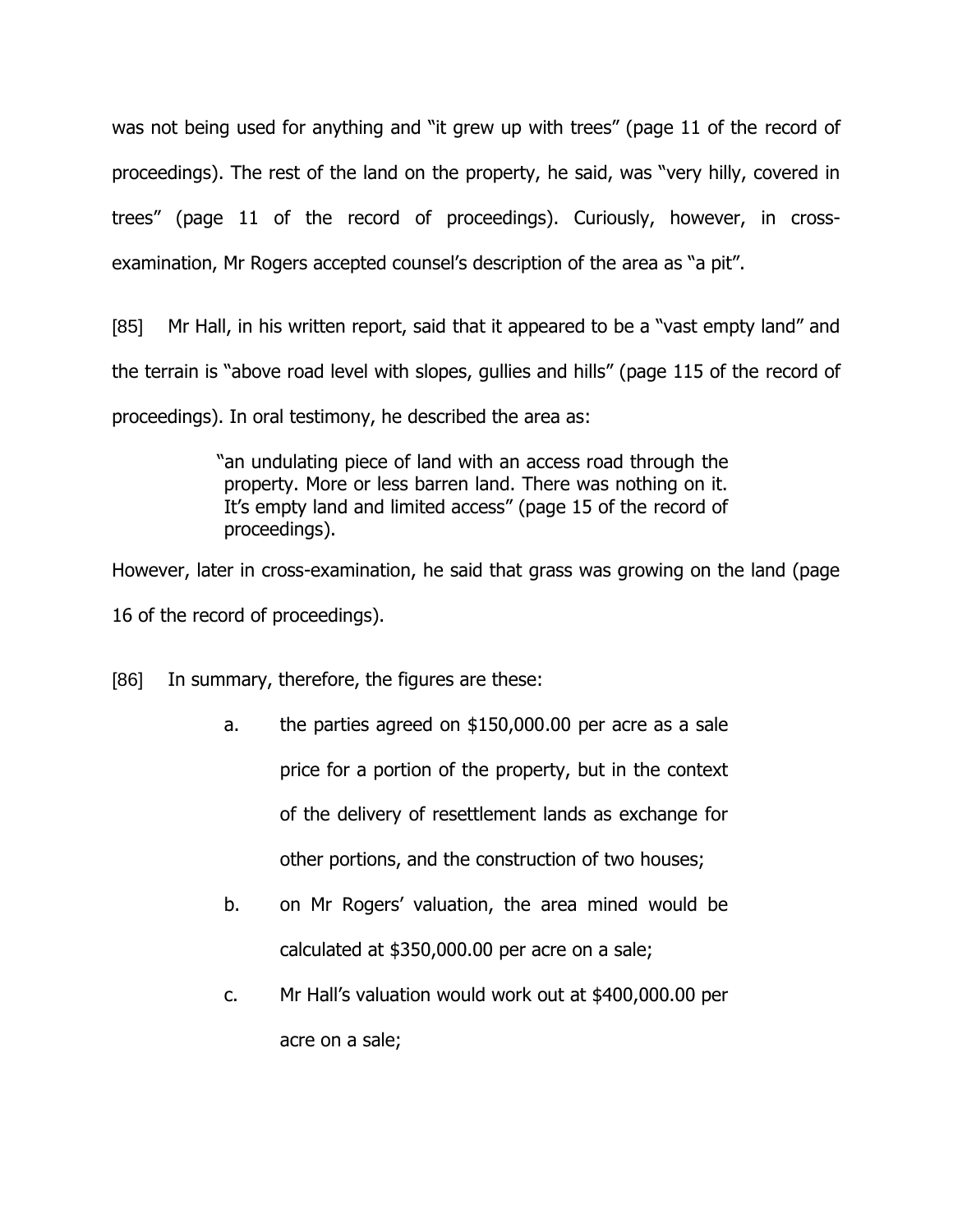d. Noranda's last offer to the Thomases was \$250,000.00 per acre for compensation for the disturbance of the surface rights.

Those figures are the appropriate ones to be considered in this exercise, as they purport to represent values at the time that the damage was done.

[87] The figure that suggests itself from that analysis, as appropriate, is that of \$250,000.00 per acre, resulting in a total payment of \$1,250,000.00. That total does not, however, seem to take into account the damage to the access to the property, about which Manasseh spoke. At the time of the trial, the house on the property had no roadway leading to it. There is also uncertainty as to whether pits are on the land as a result of the mining. Undoubtedly, the respondents will be required to reconstruct a roadway and fill in any pits left from the mining. Some compensation should be provided for those aspects. There is, however, no evidence as to the cost of those activities. As the actual area mined is not in fact five acres, but 2.3838 acres, it would not be unreasonable to leave the figure of \$1,250,000.00 undisturbed. It would allow for some payment for the work that is required to rehabilitate the land.

[88] The appropriate figure, when calculated, will attract interest from the date of the damage (see section 3 of the Law Reform (Miscellaneous Provisions) Act). The circumstances of this case allow for an award of interest equivalent to the rate on judgments. Interest rates on judgments were varied between the time of the incursion on the property and the conclusion of the litigation (see The Jamaica Gazette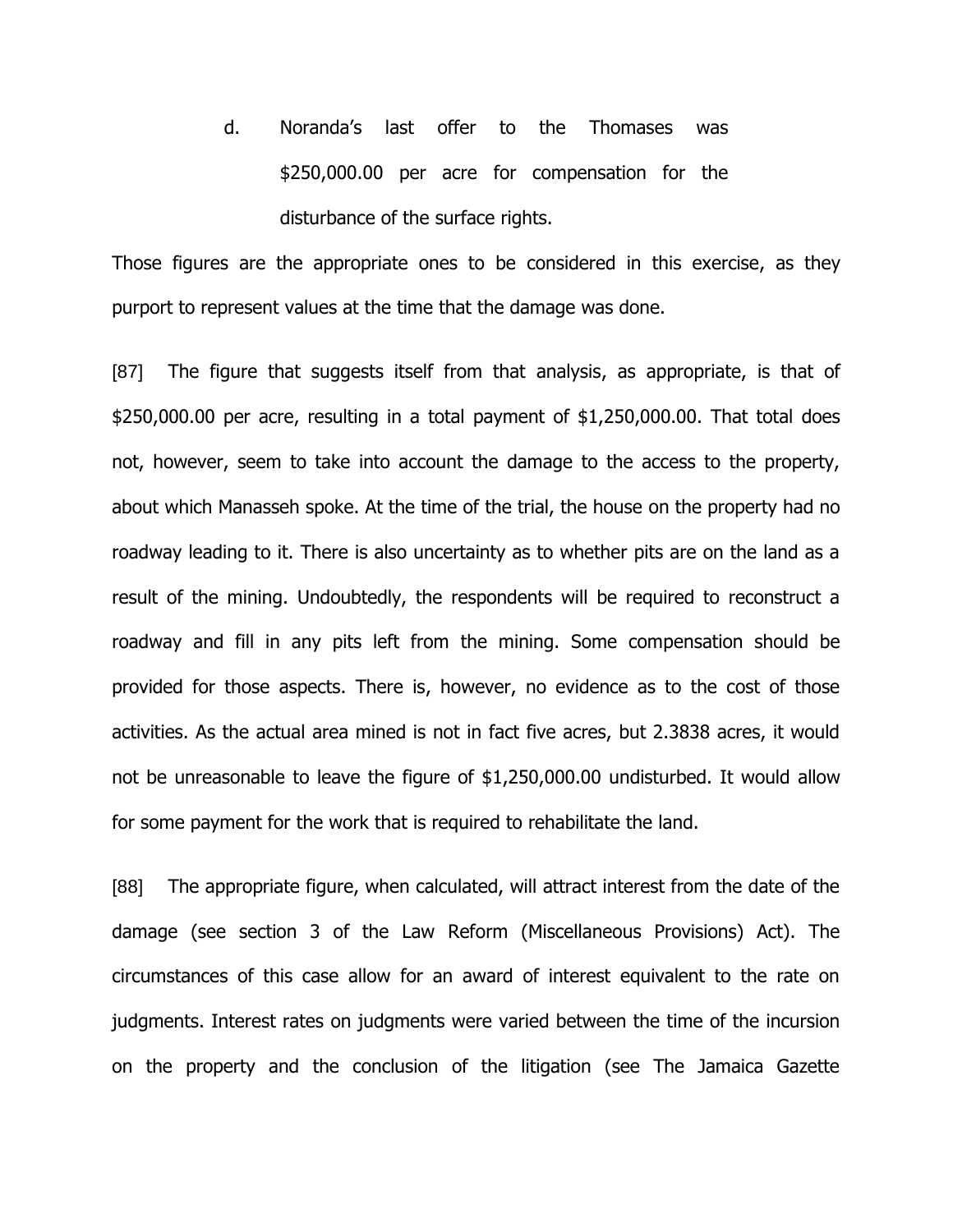Supplement Vol CXXIX No 58 page 213, notice No 127 dated 22 June 2006). That variation has to be taken into account.

[89] The issue of compensation for the economic trees was considered. The parties contemplated that the sum of \$161,900.00 would have been sufficient for that purpose. That, however, was in the context of the acquisition of the whole property. The evidence concerning the damage to trees on the mined area was very scant. Manasseh testified that there were some pimento trees on the section that was mined, but it was not a lot "about a half a dozen or so" (page 75 of the record of proceedings). There was, however, no evidence as to the cost of those trees. There is nothing to guide the court as to an appropriate figure. That loss will have to be considered as part of the overall compensation for the damage to the surface rights.

#### **Summary and conclusion**

[90] Although Gerald Jr was adamant that he already had an agreement with Noranda, on behalf of his deceased father's estate, he was in error. The respondents had no capacity to act on behalf of the estate, as they had not yet been granted letters of administration for the estate. The learned Resident Magistrate was in error in finding that the parties had arrived at an agreement. She incorrectly assessed the status of the respondents at the time of the negotiation.

[91] Because Gerald Jr refused to negotiate any further with Noranda, even after he had been granted letters of administration, the parties had failed to agree on compensation, and consequently section 12(2) of the Mining Act applied. This court is,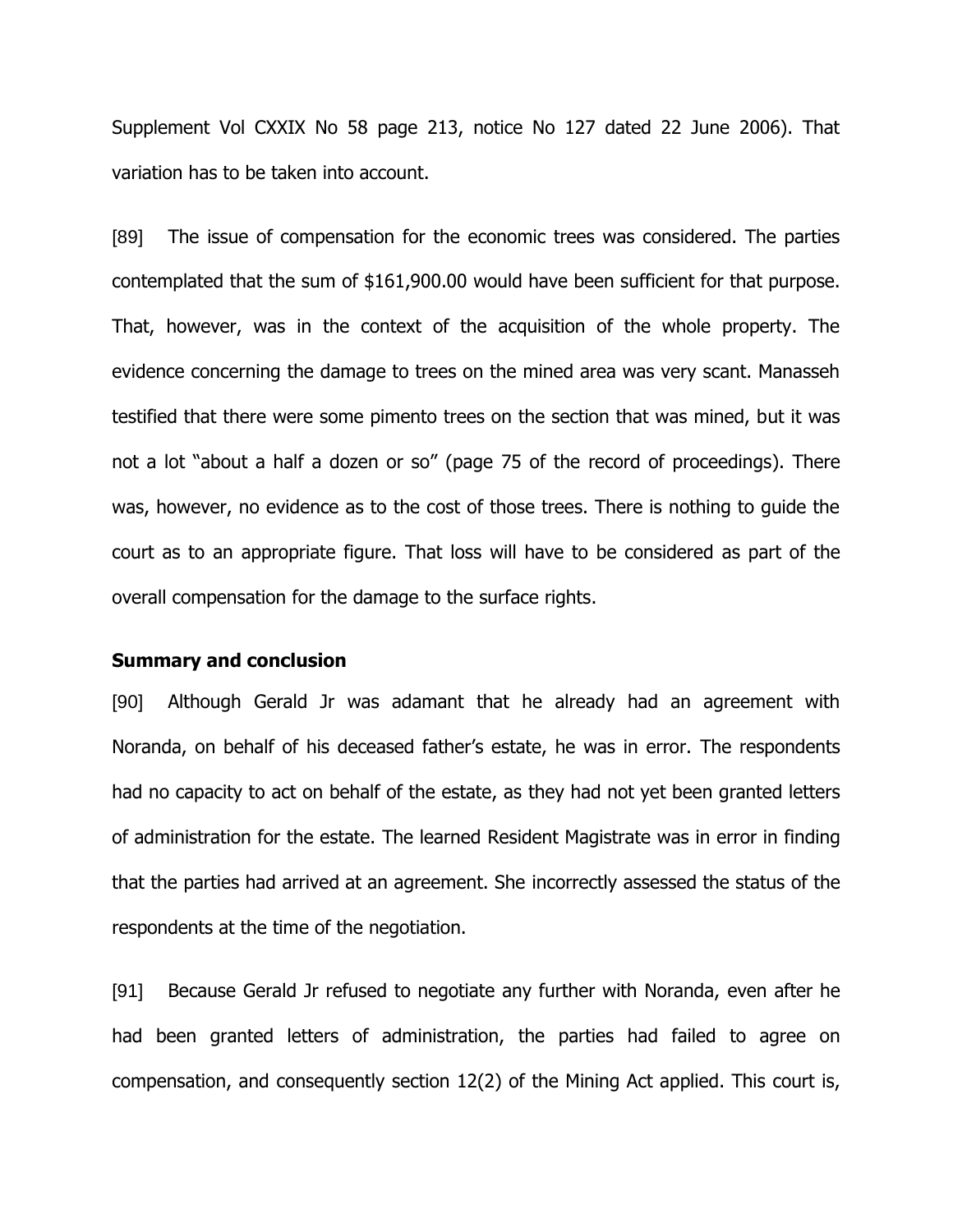in the circumstances, empowered to assess a figure, which represents fair and reasonable compensation for the breach of the surface rights of the estate of Gerald Thomas Sr, in the property.

[92] An analysis of the evidence suggests that a figure of \$250,000.00 per acre would be fair and reasonable compensation to the respondents for the damage to the estate's surface rights in the property. This would be applied to five acres as stated by Noranda, despite the fact that the area actually disturbed was much less.

### **Costs**

[93] The conventional approach is that costs are awarded to the successful party in litigation. In this case, there is justification for departing from that established principle. Firstly, Noranda's approach to the court below was not the usual adversarial type of litigation. In asking the court to fix "fair and reasonable compensation for the disturbance of the surface rights", it was seeking the assistance of the court in a manner more akin to a mediation rather than to secure a victory over the respondents. Secondly, the absence of the evidence concerning economic trees and the value of the damage to the approaches to the land, suggest that the Thomases may be getting less value than they might otherwise have received. Costs being in the discretion of the court, there will be no order of costs against the Thomases.

#### **P WILLIAMS JA**

[94] I have read in draft the judgment of my brother Brooks JA. I agree with his reasoning and conclusions and have nothing to add.